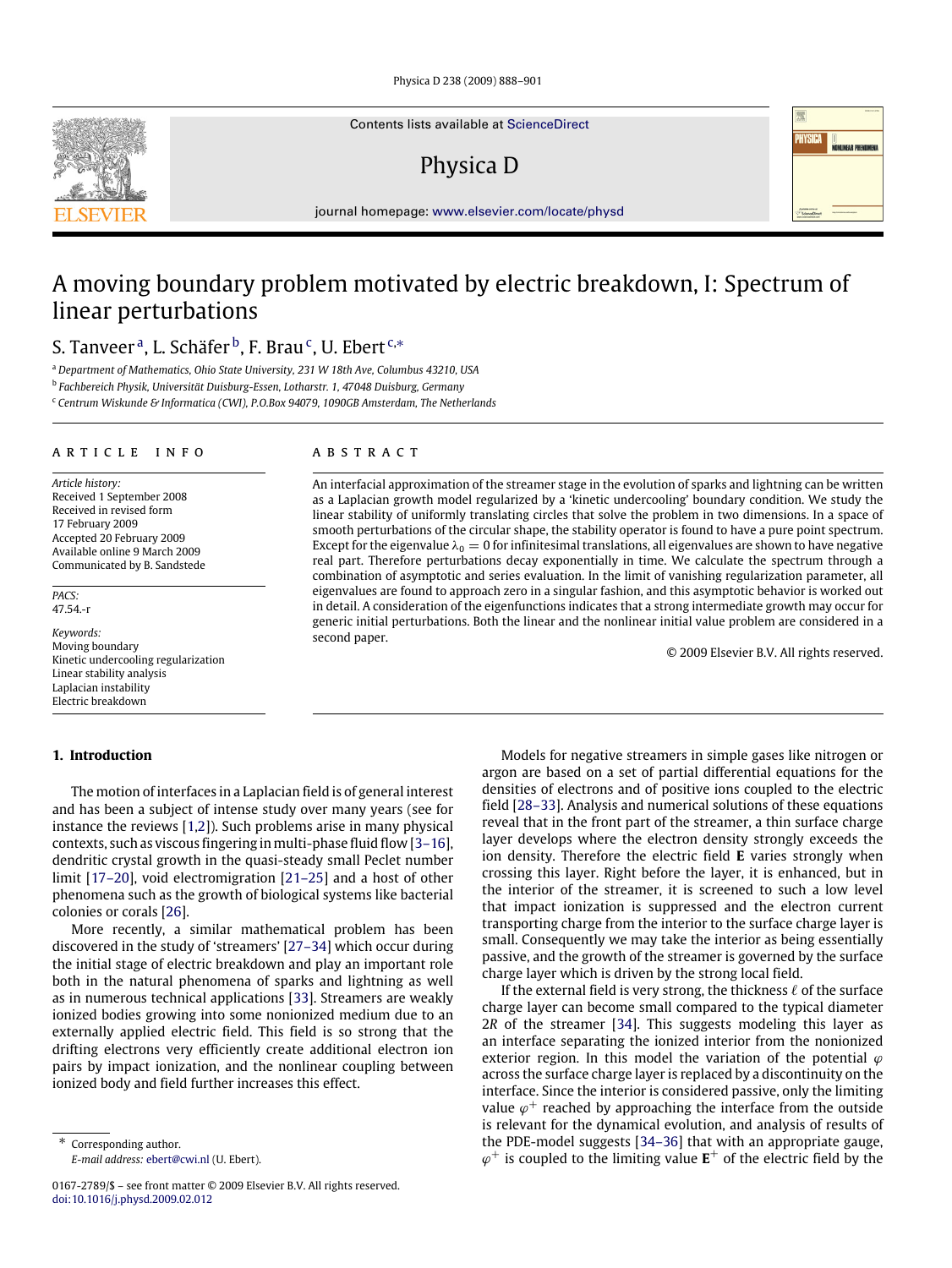boundary condition

$$
\varphi^+ = -\ell \mathbf{n} \cdot \mathbf{E}^+.\tag{1}
$$

Here **n** is the outward normal on the interface,  $\ell$  is the regularization length corresponding to the interface thickness, and  $\mathbf{E}^+$  =  $-\nabla \varphi^+$ , where the  $+$  again indicates the limit of approaching the interface from the outside. In the context of dendritic crystal growth, this boundary condition is equivalent to including the kinetic undercooling effect<sup>1</sup> while excluding the usual Gibbs–Thompson surface energy correction to the melting temperature.

As the motion of the interface is caused by the drift of the electrons in the local electric field  $\mathbf{v} = -\mathbf{E}$ , the interface moves with normal velocity

$$
v_n = -\mathbf{n} \cdot \mathbf{E}^+, \tag{2}
$$

and outside the streamer the potential obeys the Laplace equation

$$
\Delta \varphi = 0. \tag{3}
$$

We discuss the problem defined by Eqs.  $(1)-(3)$  in infinite two-dimensional space, with the electric field becoming constant,  $\mathbf{E}$  =  $-\nabla\phi$   $\rightarrow$   $\mathbf{E}_{\infty}$ , far from the streamer; such a condition is realized frequently in atmospheric discharges, e.g., inside thunderclouds. This far-field condition on  $\nabla \phi$  is different from the usual source/sink condition in viscous fingering in the absence of side-walls, or undercooling specification in the quasi-steady low Peclet number crystal growth problem which have been extensively studied. However, moving bubbles and fingers in a long Hele–Shaw channel are indeed subjected to this type of far-field condition. (For the discussion of the streamer problem equivalent to the Saffman-Taylor finger, we refer to [38].) Further, in the crystal growth or directional solidification problem, a systematic inner-outer analysis for small Peclet number [17,20] shows that this is an appropriate condition at  $\infty$  for the "inner" problem.

A simple steady solution to the streamer equations given above is a circle translating with constant velocity determined by **E**∞ [35,36]. Though such circles differ from proper streamers, which are growing channels of ionized matter [33,38–40], their front half closely resembles the head of the streamer where the growth takes place. It is therefore a question of physical interest whether or not translating circular solutions are stable to small perturbations and this is the subject of the present investigation.

The relevance of this analysis for more realistic streamer shapes is supported by results found in another physical context. Steadily translating circles also arise in viscous fingering in a Hele–Shaw cell when surface tension is included (instead of kinetic undercooling) in the limit when the bubble is small compared to the cell-dimensions [3]. The linear stability of these bubbles, including larger non-circular steadily translating bubbles, has been studied before both for one and two fluids [10,14] and the results largely mimic those obtained for a finger, though the latter calculations are mathematically much more involved.

It has been known for a while that in the absence of any regularization, such as surface tension or kinetic undercooling, the initial value problem in a Laplacian field is ill-posed [9] in any norm that is physically relevant to describing interfacial features. This is reflected in the instability of any steady shape, when the growth rates increase with the wave numbers of the disturbances. Ill-posedness makes idealized model predictions sometimes physically irrelevant (see [15] for a thorough discussion) and regularization becomes essential.

Considering a *planar* front, one finds that regularization does not remove the instability against fluctuations of small wave number. However, for large wave numbers, linear stability analysis exhibits a basic difference between surface tension and kinetic undercooling. All large wave number components of a disturbance decay with surface tension regularization, while for kinetic undercooling the growth rate saturates to a constant that scales as  $\ell^{-1}$  [16]; for streamers, such a saturating dispersion relation is derived and discussed in [41,42].

For *curved* fronts, one can pose the question: how does curvature stabilize, if at all, a disturbance whose wavenumber is in the unstable regime for a flat interface, either with surface tension or with kinetic undercooling regularization? With surface tension regularization, some answers are available in the existing literature. Arguments have been presented [4,6] that suggest that a localized wave packet with wave numbers in the unstable regime<sup>2</sup> advects along the front as it grows; once it reaches the side of the front where the local normal velocity is zero, the disturbance stops growing. If the steady shape is closed, as it is for a circle, the continued advection of the wave-packet towards the receding parts of the interface will cause the disturbance to decay eventually. $3$  If regularization is small, there is a large transient growth. Unless the disturbance amplitude is smaller than a threshold that shrinks to zero with regularization, the transient exponential growth causes the interface to enter a nonlinear regime that can destabilize the steady front, even when it is predicted to be linearly stable. Analysis of approximate equations, supported by numerical calculations of the full equations support the above scenario. Similar stabilization should occur for the kinetic undercooling boundary condition as well, though we are not aware of any explicit study affirming this expectation.

Note, however, that stabilization of localized wave packets does not rule out instability to long ranged disturbances. A formal asympotic study for small nonzero surface tension [12,14] as well as numerical studies [7] reveal that surface tension stabilizes precisely one branch of steady solutions for fingers and bubbles in a Hele–Shaw cell. Similar results follow for a needle crystal [18] though in the latter case, convective instability of wave packets caused by significant normal speed along the parabolic front is believed to cause dendritic structures [1]. These conclusions have been challenged at times by alternate scenarios (see for instance [19]) that are based on formal calculations, but with different implicit assumptions. Such controversy affirms the need for more rigorous mathematical studies of the stability problem, even if it is for relatively simple shapes such as the circle in the present study.

For the kinetic undercooling boundary condition, relying merely on a numerical study to understand the long time behavior is fraught with difficulties. One finds a collapsing spatial scale for large time at the rear of the circle. Analytically, this is found for  $\epsilon = \ell/R = 1$  in [35,36].<sup>4</sup> As will be argued in the present and the companion paper, the occurrence of this collapsing scale is a general feature for any  $\epsilon > 0$ . This means that as  $t \to \infty$ , one must resolve progressively finer scales near the back of the bubble. Further, calculations for small  $\epsilon$  require resolving a large number of transiently growing modes. All this underscores the need of some progress on the analytical side.

<sup>1</sup> Under most natural conditions of crystal growth, kinetic undercooling is important in a limit when the Peclet number is not small enough to justify a Laplacian field approximation; nonetheless, there have been some studies of steady Laplacian crystal growth with kinetic undercooling effects only [37].

<sup>2</sup> Localized disturbances refer to those with wavelengths far smaller than the typical radius of curvature of the steady shape. These can be unstable only if the regularization parameter is sufficiently small.

<sup>3</sup> Surface tension causes localized disturbances to decay as they advect to the sides even when an interface is not closed but becomes parallel to the direction of motion as is the case for a finger in a Hele–Shaw cell. However, no decay is expected for kinetic regularization. This is where a closed interface is different.

<sup>4</sup> We recall that *R* is a measure of the size of the streamer. The precise definition is given in Eq.  $(5)$ .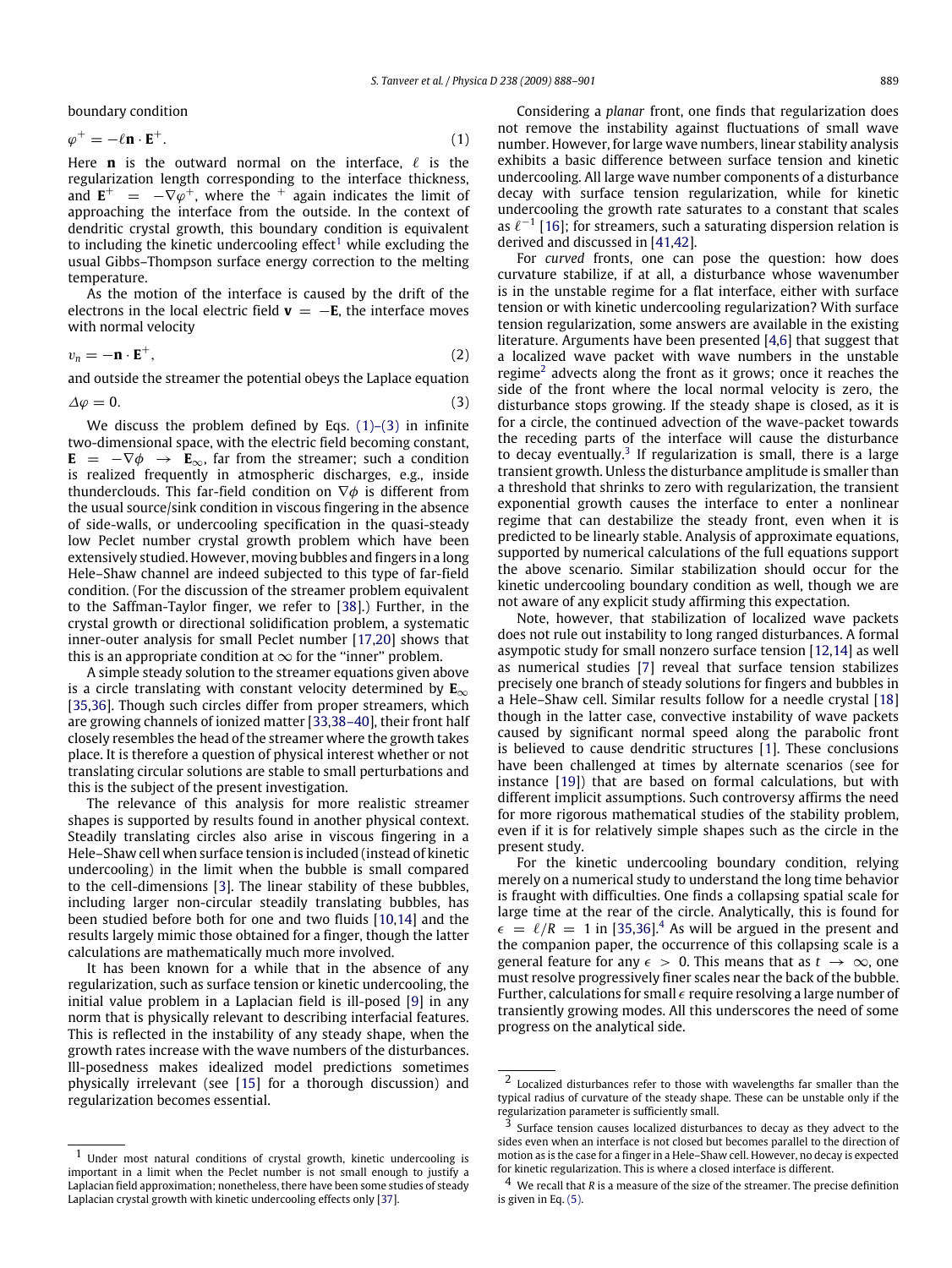The present paper, which is part I of a two-paper sequence, is devoted to the spectral properties of the linear stability operator, associated with infinitesimal perturbations of a circle. In part II [43], we will consider the initial value problem, presenting analytical and numerical results on the evolution of both infinitesimal and finite perturbations.

The present paper is organized as follows. In Section 2 we reformulate the problem defined by Eqs. (1)–(3) by standard conformal mapping, and we present the PDE governing the time evolution of infinitesimal perturbations of the circle. This material has been presented before in [35,36], where also the general solution of the PDE in the case  $\epsilon$  = 1 has been discussed in detail. The explicit solution found for  $\epsilon = 1$  shows that outside any fixed neighborhood of the rear of the bubble, the long-term behavior of infinitesimal perturbations is described by  $\sum_{n=0}^{\infty} e^{\lambda_n t} \beta_{\lambda_n}$ , where  $\lambda_n$  is the *n*th eigenvalue (ordered according to absolute value) of the linear stability operator and  $\beta_{\lambda_n}$  is the corresponding eigenfunction.

We then study this eigenvalue value problem for arbitrary  $\epsilon$  > 0. We show in Section 3 that the linear stability operator, defined in an appropriate space of analytic functions, has a pure point spectrum. In Section 4 it is proven that there are no discrete eigenvalues with non-negative real part, except  $\lambda = 0$  that corresponds to the trivial translation mode. A set of discrete, purely negative eigenvalues is calculated in Section 5 as a function of  $\epsilon$ ; they smoothly extend the results found previously for  $\epsilon$  = 1. The results suggests that as  $\epsilon \rightarrow 0$ , the spectrum degenerates to the trivial translation mode and this limit is discussed in detail in Section 6. Section 7 contains a discussion of the eigenfunctions belonging to these eigenvalues, and Section 8 contains the conclusions. Some part of our analysis exploits general results on the asymptotic behavior of the coefficients of Taylor expansions. These results are presented in an Appendix.

#### **2. Reformulation by conformal mapping**

In this section, we collect results and notations from [35,36] that will be used in later sections.

## *2.1. Problem formulation and rescaling*

We consider a compact ionized domain  $D$  in the  $(x, y)$ -plane. We assume that the net charge on the domain vanishes (i.e., it contains the same number of electrons and positive ions). The domain moves in an external field that far from the domain asymptotically approaches

$$
\mathbf{E}_{\infty} = -|\mathbf{E}_{\infty}| \hat{\mathbf{x}}.
$$
 (4)

Here  $\hat{\mathbf{x}}$  is the unit vector in *x*-direction, and  $|\mathbf{E}_{\infty}|$  sets the scale of **E** and thus of the potential  $\varphi$ . As length scale we take

$$
R = \sqrt{\frac{|\mathcal{D}|}{\pi}}.\tag{5}
$$

where  $|\mathcal{D}|$  is the area of  $\mathcal{D}$ , which is known to be conserved. This follows from the charge neutrality of the streamer since

$$
0 = \int_{\mathcal{D}} dx dy \nabla \cdot \mathbf{E} = \int_{\partial \mathcal{D}} ds \, \mathbf{n}(s) \cdot \mathbf{E} = -\int_{\partial \mathcal{D}} ds \, v_n,
$$
 (6)

where in the last step we inserted Eq. (2) for the normal velocity of the boundary. Since

$$
\int_{\partial \mathcal{D}} ds \, v_n = \partial_t |\mathcal{D}|,\tag{7}
$$

the area is conserved, irrespective of the precise charge distribution in the interior.<sup>5</sup> Also introducing the time scale  $R/|E_{\infty}|$ , we rescale the basic equations to the dimensionless form

$$
\Delta \varphi = 0, \quad (x, y) \notin \mathcal{D} \tag{8}
$$

$$
v_n = \mathbf{n} \cdot (\nabla \varphi)^+ \tag{9}
$$

$$
\varphi^+ = \epsilon \, \mathbf{n} \cdot (\nabla \varphi)^+.
$$
 (10)

The only remaining parameter in the rescaled problem is

$$
\epsilon = \ell/R. \tag{11}
$$

The boundary condition at infinity after rescaling takes the form

$$
\varphi \to x + \text{const} \quad \text{for } \sqrt{x^2 + y^2} \to \infty. \tag{12}
$$

#### *2.2. Conformal mapping*

We now identify the physical  $(x, y)$ -plane with the closed complex plane  $z = x + iy$ , and we introduce a conformal map  $f(\omega, t)$  that maps the unit disk  $\mathcal{U}_{\omega}$  in the  $\omega$ -plane to the complement of  $D$  in the *z*-plane, with  $\omega = 0$  being mapped on  $z = \infty$ .

$$
z = f(\omega, t) = \frac{a_{-1}(t)}{\omega} + \hat{f}(\omega, t), \quad a_{-1}(t) > 0.
$$
 (13)

We further define a complex potential  $\Phi(\omega, t)$  obeying

$$
Re[\Phi(\omega, t)] = \varphi(f(\omega, t)) \text{ for } \omega \in \mathcal{U}_{\omega}.
$$
 (14)

The boundary condition (12) and the Laplace Eq. (8) enforce the form

$$
\Phi(\omega, t) = \frac{a_{-1}(t)}{\omega} + \hat{\Phi}(\omega, t)
$$
\n(15)

with  $\hat{\Phi}$  being holomorphic for  $\omega \in \mathcal{U}_{\omega}$ .

The two boundary conditions (9) and (10) take the form

$$
\operatorname{Re}\left[\frac{\partial_{t}f}{\omega\partial_{\omega}f}\right] = \operatorname{Re}\left[\frac{\omega\partial_{\omega}\Phi}{|\partial_{\omega}f|^{2}}\right] \quad \text{for } \omega \in \partial \mathcal{U}_{\omega},\tag{16}
$$

$$
|\partial_{\omega} f| \operatorname{Re}[\varPhi] = -\epsilon \operatorname{Re}[\omega \partial_{\omega} \varPhi] \quad \text{for } \omega \in \partial \mathcal{U}_{\omega}, \tag{17}
$$

which completes the reformulation of the moving boundary problem (8)–(12) by conformal mapping.

We will restrict the analysis here to initial conditions  $\hat{f}(\omega, 0)$ holomorphic in some domain  $u_0' \supset u_\omega$ . In part II [43] of this paper sequence, we will give evidence that analyticity on  $\overline{\mathcal{U}}_{\omega}$  is preserved in time, though the distance of the domain of analyticity  $u_t$  to  $\partial \mathcal{U}_{\omega}$  shrinks with time. The streamer boundary  $\partial \mathcal{D}$ , which is the image of boundary ∂U<sup>ω</sup> under *f*(ω, *t*), will turn out to be analytic and therefore smooth. Similar analytic representations exist for the entire class of 2-D Laplacian growth, with details depending on the type of boundary condition, geometry and asymptotic conditions at infinity. For the classic viscous fingering problem, Polubarinova-Kochina [44] and Galin [45] use a representation that coincides with the one given above in the unregularized case  $\epsilon = 0$ .

#### *2.3. Linear perturbation of moving circles*

It is easily seen that Eqs. (16) and (17) allow for the simple solution

$$
f^{(0)}(\omega, t) = \frac{1}{\omega} + \frac{2t}{1+\epsilon},
$$
  
\n
$$
\Phi^{(0)}(\omega, t) = \frac{1}{\omega} - \frac{1-\epsilon}{1+\epsilon} \omega,
$$
\n(18)

which in physical space describes circles of radius 1 moving with constant velocity  $2/(1 + \epsilon)$  in *x* direction. (We recall that the radius was scaled to unity in Section 2.1.) We note that relaxing

<sup>5</sup> We remark that the argument is straight forward to generalize to three spatial dimensions. Therefore the volume of a charge neutral object with surface velocity **v** ∝ **E** <sup>+</sup> in three spatial dimensions is conserved as well.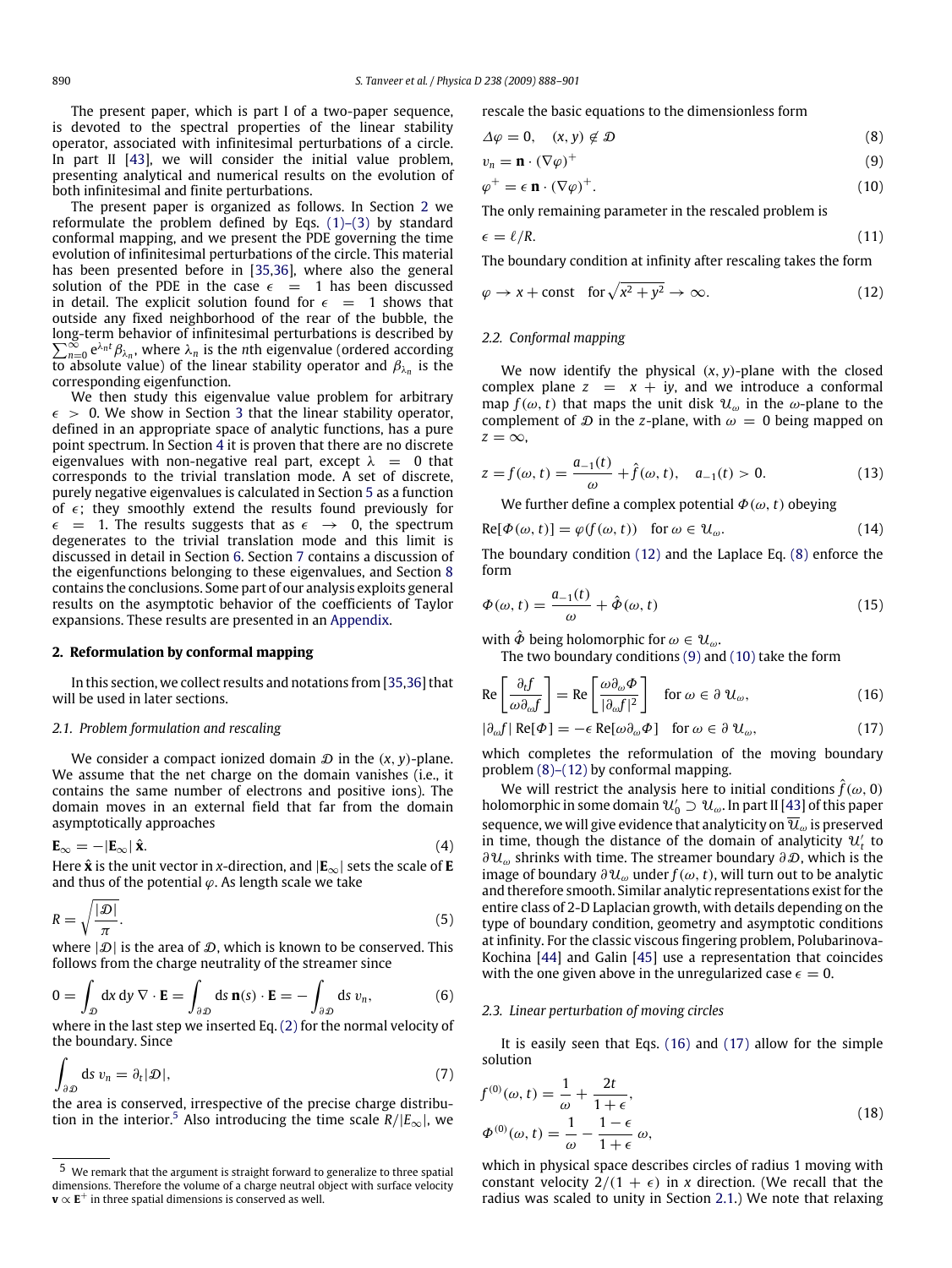the analyticity conditions on  $f(\omega, t)$  on  $|\omega| = 1$ , one can obtain another set of uniformly translating solutions, as recently discovered [46]. The present paper is restricted to perturbations of the steady circle that retain the imposed analyticity of the streamer shapes, and hence analyticity of *f* (as well as  $\Phi$ ) on  $|\omega| = 1$ .

As the area is conserved (as shown in Section 2.1), the residue  $a_{-1} = 1$  does not change to linear order in the perturbation. We therefore can use the ansatz

$$
f(\omega, t) = f^{(0)}(\omega, t) + \eta \beta(\omega, t),
$$
  
\n
$$
\Phi(\omega, t) = \Phi^{(0)}(\omega, t) + \eta \frac{2}{1 + \epsilon} \chi(\omega, t),
$$
\n(19)

where  $\eta$  is a small parameter, and  $\beta(\omega, t)$ ,  $\chi(\omega, t)$  are holomorphic in  $\mathcal{U}_{\omega}$ . A first order expansion of Eqs. (16) and (17) in  $\eta$  yields the following boundary conditions for the analytic functions  $\beta(\omega, t)$ and  $\chi(\omega, t)$  on  $|\omega| = 1$ :

$$
Re[\omega \partial_{\tau} \beta - \omega \partial_{\omega} \beta] = Re[-\omega \partial_{\omega} \chi],
$$
  
\n
$$
\frac{\epsilon}{2} Re\left[ \left( \omega + \frac{1}{\omega} \right) \omega^2 \partial_{\omega} \beta \right] = Re[\epsilon \omega \partial_{\omega} \chi + \chi],
$$
\n(20)

where we rescaled time as

$$
\tau = \frac{2}{1+\epsilon} t. \tag{21}
$$

Since the left and right sides of each of the two equations in (20) are real parts of analytic functions and each is assumed *a priori* continuous up to the boundary, they can differ everywhere in  $\omega$ by at most an imaginary constant. Evaluation at  $\omega = 0$  shows this constant to be zero for the first of the two equations. Elimination of  $\chi$  results in the linear PDE:

$$
\mathcal{L}_{\epsilon} \beta = 0 \tag{22}
$$

with the operator

$$
\mathcal{L}_{\epsilon} = \frac{\epsilon}{2} \, \partial_{\omega} \, (\omega^2 - 1) \, \omega \, \partial_{\omega} + \epsilon \, \partial_{\omega} \, \omega \, \partial_{\tau} + \partial_{\tau} - \partial_{\omega}.\tag{23}
$$

We note that  $\mathcal{L}_{\epsilon}$  is of similar structure as the operator resulting from a linear stability analysis of translating circles in the context of void electromigration [22,24]. The main difference here is the occurrence of the mixed derivative  $\partial_{\omega} \omega \partial_{\tau}$ .

#### *2.4. Formulation of the eigenvalue problem*

To motivate our formulation of the eigenvalue problem, we note some results on the temporal evolution of infinitesimal perturbations. In [36], the equation  $\mathcal{L}_{\epsilon} \beta = 0$  was solved as an initial value problem for the special value  $\epsilon = 1$ . It was found that any initial perturbation  $\beta(\omega, 0)$  holomorphic in  $\mathcal{U} \supset \mathcal{U}_{\omega}$  for  $\tau \to \infty$  is exponentially convergent to some constant. This results from the expansion

$$
\beta(\omega,\tau) = \sum_{n=0}^{\infty} g_n \beta_{\lambda_n}^{(1)}(\omega) e^{\lambda_n \tau},
$$
\n(24)

with

$$
\lambda_n = -n, \quad n \in \mathbb{N}_0, \text{ for } \epsilon = 1. \tag{25}
$$

The coefficients  $g_n$  and the eigenfunctions<sup>6</sup>

$$
\beta_{\lambda_n}^{(1)}(\omega) = \int_0^{\omega} \frac{x \, dx}{\omega^2} \left(\frac{x-1}{x+1}\right)^{-\lambda_n} \tag{26}
$$

are determined by an expansion of  $(2 + \omega \partial_{\omega})\beta(\omega, 0)$  in powers of  $(1 - \omega)/(1 + \omega)$ . For  $n > 0$  the eigenfunctions (26) are singular at  $\omega = -1$ , though  $\beta(\omega, \tau)$  is not. The expansion (24) is convergent in a domain  $\mathcal{D}_{\tau}$  expanding in time that eventually includes every point in  $\bar{u}_{\omega} \setminus \{-1\}$ . For large τ the region where the expansion is invalid, shrinks to  $\omega = -1$  exponentially. This region is measured by the new scale  $\eta_1(\omega, \tau) = (1 + \omega) e^{\tau}$ , and the expansion (24) is valid if  $\eta_1$  is large. For  $\eta_1 \leq O(1)$  the perturbation for  $\tau \to \infty$ behaves as  $\beta(\omega, \tau) \to F_0(\eta_1) + O(e^{-\tau})$  where  $F_0$  is some analytic function of its argument, depending on  $\beta(\omega, 0)$ .

For an analytic initial condition on  $\mathcal{U}'$ , with a lone branch point singularity  $\omega_s$  in  $|\omega| > 1$  not on the positive real axis, the emergence of this new scale near  $\omega = -1$  can be related to the approach of this complex singularity towards  $-1$  exponentially in  $\tau$  for large  $\tau$ . Asymptotic arguments that will be presented in part II [43] suggest that this behavior is generic for all  $\epsilon > 0$ . The analysis is based on the linear the evolution equations for  $b_k$ , where

$$
\beta(\omega,\tau)=\sum_{k=0}^{\infty}b_k(\tau)\omega^k.
$$

For  $k \gg e^{\tau}$ , we find the asymptotic relation

$$
b_k \sim (-1)^k k^{-\alpha} h(\tau) \exp \left[-kf(\tau)\right],
$$

where

$$
f(\tau) = \log \left[ \frac{1 + C e^{-\tau}}{1 - C e^{-\tau}} \right], \quad \text{with } C = \frac{\omega_s + 1}{\omega_s - 1}.
$$

For  $\omega_s \notin (1, \infty)$ ,  $f(\tau)$  stays finite and approaches 0 exponentially in  $\tau$  for large  $\tau$ . If  $\omega_s \in (1, \infty)$ ,  $f(\tau)$  increases monotonically to  $\infty$  for  $\tau \in (0, \tau_c)$  where  $e^{-\tau_c} = 1/C$ . For  $\tau > \tau_c$ ,  $f(\tau)$ decreases monotonically and approaches 0 exponentially in  $\tau$  as  $\tau \rightarrow \infty$ . In either case, from the known relation between Taylor series coefficients and the location of the closest singularity of an analytic function (see the Appendix), it follows that  $f(\tau) \sim e^{-\tau}$ as  $\tau \to \infty$  implies that  $\beta$  has a singularity approaching  $\omega = -1$ exponentially in  $\tau$  for large  $\tau$ . This feature is retained for any other isolated initial singularities as well, though  $k^{-\alpha}$  is replaced by a more complicated dependence in *k*. Since the problem is linear, the evolution of a distribution of initial singularities can be understood from the linear superposition principle.

This suggests that for any  $\epsilon > 0$ , as for  $\epsilon = 1$ ,  $\beta(\omega, \tau)$  has a collapsing scale  $(1+\omega)e^{\tau}$ , and an expansion of the type (24) cannot be valid in this neighborhood of  $\omega = -1$ .

Thus, in seeking an eigenfunction by substituting

$$
\beta(\omega,\tau) = \beta_{\lambda}^{(\epsilon)}(\omega) e^{\lambda \tau},\tag{27}
$$

into (22) and (23), it is appropriate to allow  $\beta_{\lambda}^{(\epsilon)}$  to be singular at  $\omega = -1$ . Indeed, substituting the form (27) reduces Eqs. (22) and (23) to the eigenvalue problem

$$
L(\epsilon, \lambda) \beta_{\lambda}^{(\epsilon)}(\omega) = 0, \qquad (28)
$$

$$
L(\epsilon, \lambda) = \frac{\epsilon (\omega^2 - 1)\omega}{2} \partial_{\omega}^2 + \left(\frac{\epsilon (3\omega^2 - 1)}{2} - 1\right) \partial_{\omega} + \lambda (1 + \epsilon + \epsilon \omega \partial_{\omega}).
$$
\n(29)

Evidently this ODE has three regular singular points, namely  $\omega = 0$ and  $\omega = \pm 1$ . The independent solutions at these points for  $\epsilon > 0$ are in leading order

$$
\beta_{\lambda}^{(\epsilon)}(\omega) \sim \begin{cases} \omega^0 & \text{for } \omega \to 0, \\ \omega^{-2/\epsilon} & \text{for } \omega \to 0, \end{cases}
$$
 (30)

$$
\beta_{\lambda}^{(\epsilon)}(\omega) \sim \begin{cases} (1 \mp \omega)^0 & \text{for } \omega \to \pm 1, \\ (1 \mp \omega)^{1/\epsilon + \lambda} & \text{for } \omega \to \pm 1, \end{cases}
$$
 (31)

<sup>6</sup> Note that the exponent  $-\lambda_n$  in (26) is correct while  $+\lambda_n$  in Eq. (4.20) in [36] is a typo.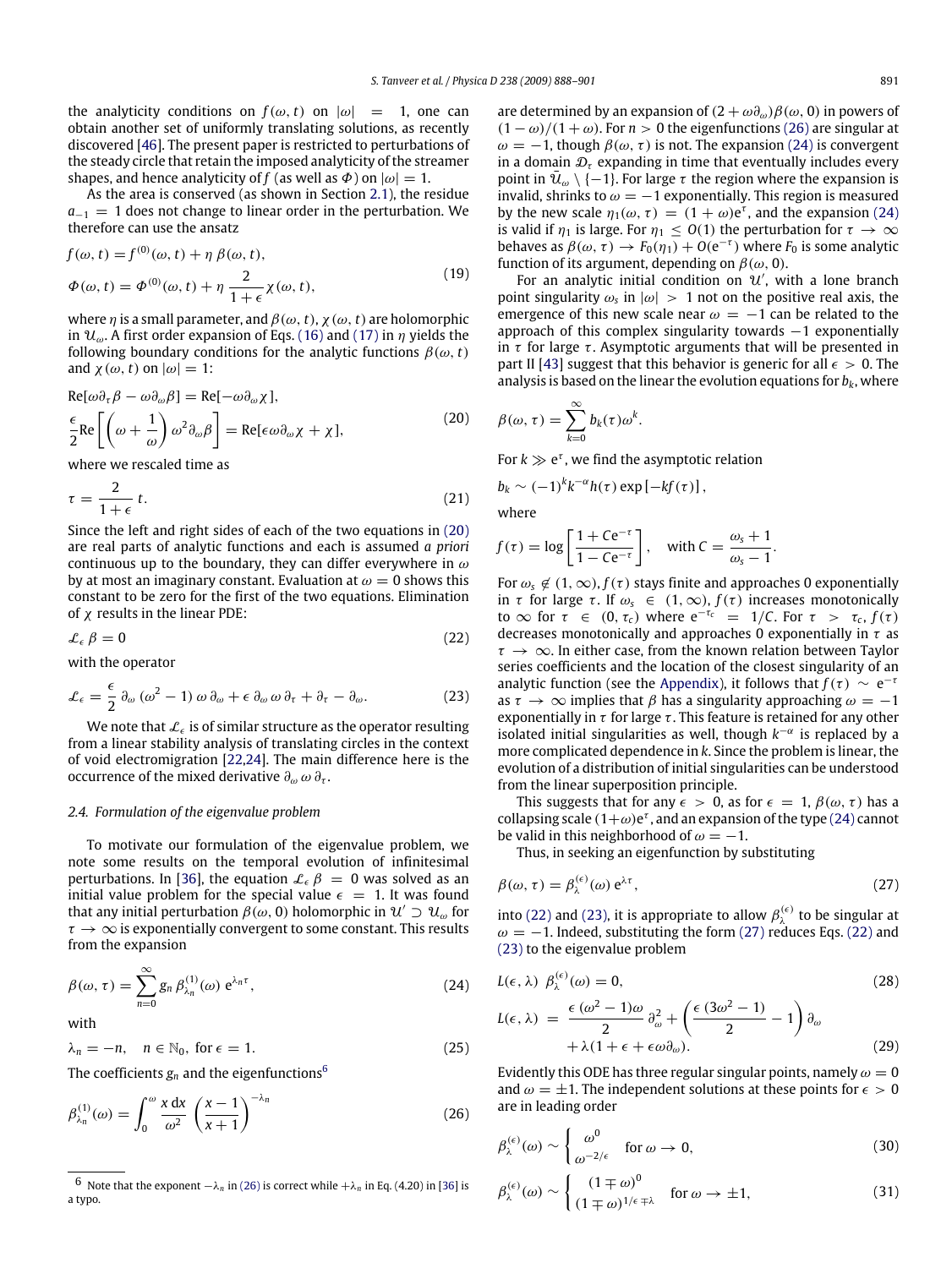We require the eigenfunctions  $\beta_{\lambda}^{\epsilon}$  to be solutions of (28) that are analytic in  $\omega = 0$  and  $\omega = 1$ . This is also the natural choice from a physical point of view since it is the right half of the circle,  $Re[\omega] > 0$ , that corresponds to the physically interesting tip of the streamer. In general, eigenfunctions cannot be expected to be regular at all three points. Starting with a function regular at  $\omega = 0$ , we cannot generally require regularity at both points  $\omega = \pm 1$  by adjusting the single parameter  $\lambda$ . As shown in Section 4.3, the only eigenfunction regular at all three points is the trivial translation mode

$$
\lambda_0 = 0, \qquad \beta_0^{(\epsilon)}(\omega) = \text{const.} \tag{32}
$$

As noted above, an operator similar to  $\mathcal{L}_{\epsilon}$  (23) occurs in the problem of void electromigration, see section 4.1.3 in [24]. Again an eigenvalue analysis would yield a second order linear operator with three singular points at  $\omega = 0$  and  $\pm 1$  and therefore the eigenmodes in general cannot be regular at all three singular points. It is interesting to note that the authors [24] conclude that their problem is unstable because the initial value problem for large time is singular at  $\omega = -1$ . In the current problem, the solution [43] of the initial value problem is not singular at  $\omega = -1$ ; the singularity of the eigenfunctions does not reflect the true behavior of solution since, as has been pointed out earlier, there is an anomalous contracting scale  $e^{\tau}(1+\omega)$  near the back of the bubble. Whether or not there is an analogous contracting scale for the void electromigration problem [24] remains an interesting question. This anomalous scale shows up when the limiting processes lim<sub>ω→−1</sub> and lim<sub> $\tau \rightarrow +\infty$ </sub> do not commute for the solution of the initial value problem.

#### **3. Discreteness of the spectrum**

We define  $\lambda$  to be in the spectrum, if the linear operator  $L(\epsilon, \lambda)$ does not have a bounded inverse in the class of functions *f* that are analytic in an arbitrary compact connected set  $\mathcal{V} \subset \mathcal{U}' \setminus \{-1\}$ that contains the whole line [0, 1] in its interior.  $\lambda$  is in the discrete spectrum if (28) has a nonzero solution  $\beta_\lambda^{(\epsilon)}(\omega)$  that is analytic in any such domain  $\mathcal V.$  We now argue that if  $\lambda$  is not in the discrete spectrum, then  $L(\epsilon, \lambda)$  has a bounded inverse, i.e. there is only a discrete spectrum in this problem.

To determine  $L^{-1}$ , we solve the equation

$$
L(\epsilon, \lambda)g = h \tag{33}
$$

for a given  $h$  analytic in  $V$ , imposing the condition that also *g* is analytic in V. The solutions of the homogeneous equation  $L(\epsilon, \lambda) f = 0$  that are regular at  $\omega = 0$  or  $\omega = 1$ will be denoted by  $f_1(\omega)$  or  $f_2(\omega)$ , respectively. It follows from Eqs. (30) and (31) that these functions are determined uniquely up to a multiplicative constant. In the exceptional case where both independent solutions are regular at  $\omega = 1$ ,  $\lambda$  belongs to the discrete spectrum, see Section 5. A standard calculation shows that Eq. (33) is solved by

$$
g(\omega) = \frac{1}{C(\epsilon, \lambda)} \int_0^{\omega} d\omega' G(\omega, \omega') h(\omega') + a_1[h] f_1(\omega), \tag{34}
$$

where

$$
G(\omega, \omega') = \frac{\omega'^{2/\epsilon}}{(1 - \omega')^{1/\epsilon - \lambda} (1 + \omega')^{1/\epsilon + \lambda}}
$$

$$
\times \left[ f_2(\omega) f_1(\omega') - f_1(\omega) f_2(\omega') \right],
$$
(35)

 $12/\epsilon$ 

and the coefficient  $a_1[h]$  is a functional of  $h(\omega')$ .  $C(\lambda, \epsilon)$  does not vanish since otherwise the Wronskian  $f_1$   $\partial_{\omega} f_2 - f_2$   $\partial_{\omega} f_1$  vanishes identically and  $\lambda$  is part of the discrete spectrum. It is easily seen that Eqs. (34) and (35) render  $g(\omega)$  analytic in  $\omega = 0$ , and this condition eliminates any contribution of the form  $a_2[h] f_2(\omega)$ .

Analyticity at  $\omega = 1$  is enforced by a proper choice of  $a_1[h]$ . To make the analysis explicit, in addition to  $f_2(\omega)$ , we introduce another solution to  $L[\epsilon, \lambda]f = 0$  by requiring

$$
f_3(\omega) = (1 - \omega)^{1/\epsilon - \lambda} \hat{f}_3(\omega),\tag{36}
$$

where  $\hat{f}_3(\omega)$  is analytic at  $\omega = 1$ . Using this form of  $f_3(\omega)$ , we exclude the case  $\frac{1}{\epsilon} - \lambda \in \mathbb{Z}^+$ , that will be discussed later. Writing  $f_1(\omega)$  as

$$
f_1(\omega) = c_2 f_2(\omega) + c_3 f_3(\omega),
$$
\n(37)

we find that  $G(\omega, \omega')$  from Eq. (35) takes the form

$$
G(\omega, \omega') = \frac{c_3 \omega'^{2/\epsilon}}{(1 + \omega')^{1/\epsilon + \lambda}}
$$

$$
\times \left[ f_2(\omega) \hat{f}_3(\omega') - \left( \frac{1 - \omega'}{1 - \omega} \right)^{\lambda - 1/\epsilon} \hat{f}_3(\omega) f_2(\omega') \right].
$$

Evidently the first part in the square brackets for  $\omega \rightarrow 1$  yields a regular contribution to  $g(\omega)$  from Eq. (34). The contribution to  $\int G$  h that is singular in  $\omega = 1$  has the form

$$
-c_3f_3(\omega)\int_0^\omega \mathrm{d}\omega'\,(1-\omega')^{\lambda-1/\epsilon}H(\omega'),
$$

where

$$
H(\omega') = \frac{\omega'^{2/\epsilon}}{(1+\omega')^{1/\epsilon+\lambda}} f_2(\omega') h(\omega')
$$
 (38)

is regular at  $\omega' = 1$ . If Re  $\lambda - \frac{1}{\epsilon} > -1$ , we can write

$$
- c_3 f_3(\omega) \int_0^{\omega} d\omega' (1 - \omega')^{\lambda - 1/\epsilon} H(\omega')
$$
  
=  $- c_3 f_3(\omega) \int_0^1 d\omega' (1 - \omega')^{\lambda - 1/\epsilon} H(\omega')$   
+  $c_3 \hat{f}_3(\omega) \int_\omega^1 d\omega' \left(\frac{1 - \omega'}{1 - \omega}\right)^{\lambda - 1/\epsilon} H(\omega').$  (39)

The second part is regular at  $\omega = 1$  and the singular first part is canceled by the choice

$$
a_1[h] = \int_0^1 d\omega' (1 - \omega')^{\lambda - 1/\epsilon} H(\omega').
$$
 (40)

We note that this result is valid also for  $\lambda = \frac{1}{\epsilon} + n, n \in \mathbb{N}$ , where  $f_3(\omega)$  instead of being of the form (36) shows a logarithmic singularity.

If  $-n >$  Re  $\lambda - \frac{1}{\epsilon} > -n - 1$ ,  $n \in \mathbb{N}$ , we carry through *n* subtractions of  $H(\omega')$  at  $\omega' = 1$ , defining

$$
[H(\omega')]_n = H(\omega') - \sum_{j=0}^{n-1} H_j (1 - \omega')^j,
$$
 (41)

so that  $\left[H(\omega')\right]_n \sim \text{const } (1 - \omega')^n$ . A short calculation shows that the singular part of  $\int G h$  is canceled by the choice

$$
a_1[h] = \int_0^1 d\omega' (1 - \omega')^{\lambda - 1/\epsilon} \left[ H(\omega') \right]_n
$$
  
+ 
$$
\sum_{j=0}^{n-1} \frac{H_j}{\lambda - \frac{1}{\epsilon} + j + 1}.
$$
 (42)

The expressions above clearly remain valid when  $\frac{1}{\epsilon}$  – Re  $\lambda = n$ , except when  $\frac{1}{\epsilon} - \lambda = n$ , a positive integer.

When  $\frac{1}{2} - \lambda = n$  is a positive integer, from well-known theory  $[4\overline{7}]$  for regular singular points, instead of (31), the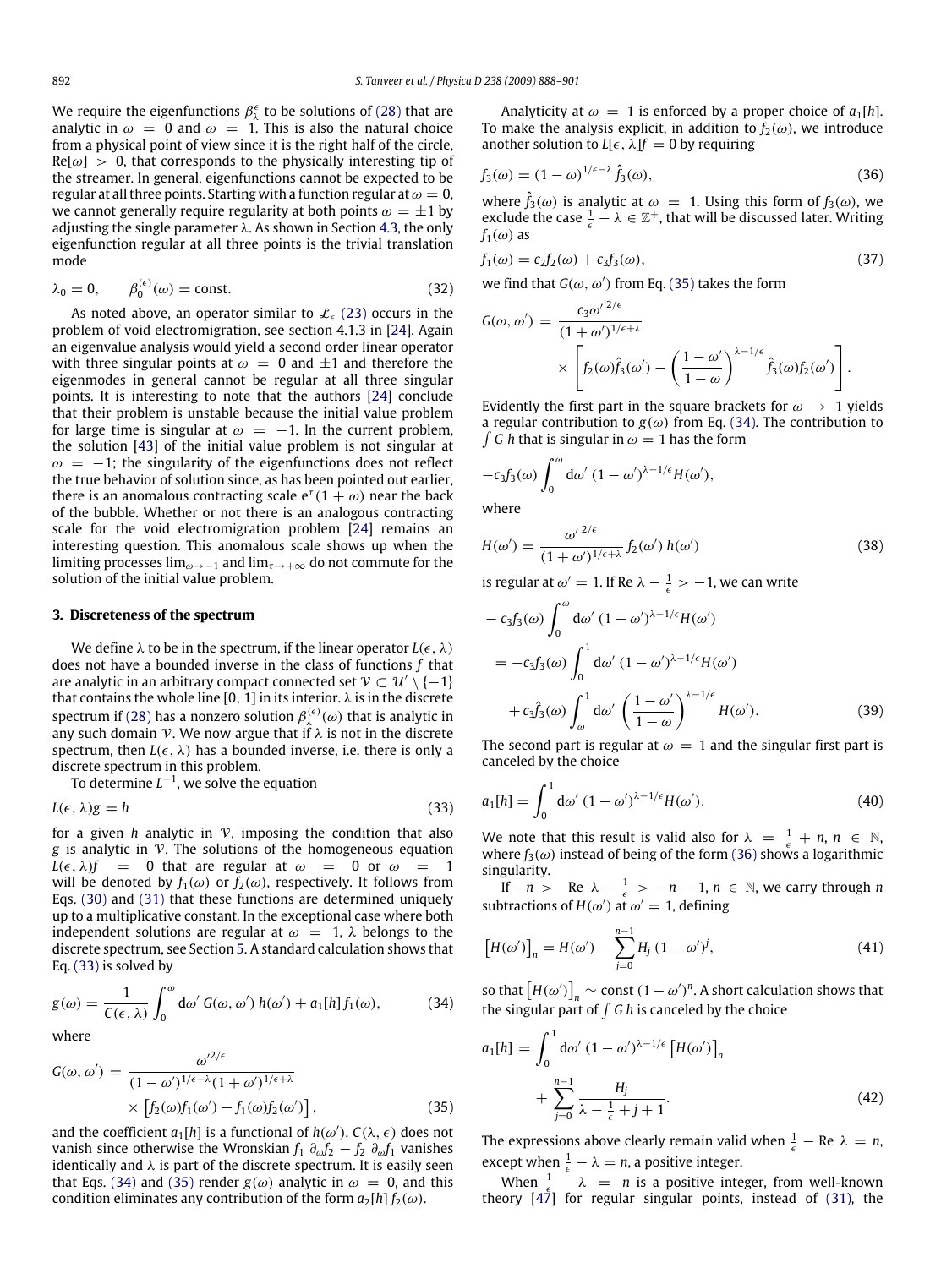solutions  $f_1$  and  $f_2$  as defined earlier must have the following local representation near  $\omega = 1$ :

$$
f_1(\omega) = C_1 (1 - \omega)^n B_1(\omega) \log(1 - \omega) + B_2(\omega),
$$
 (43)

$$
f_2(\omega) = (1 - \omega)^n B_1(\omega),\tag{44}
$$

where  $B_1$  and  $B_2$  are analytic at  $\omega = 1$ . If  $f_1$  and  $f_2$  are independent, as they are when  $\lambda$  is not in the discrete spectrum, then  $C_1(\epsilon, \lambda)$  $\neq 0$ .

We now define

$$
H(\omega) = B_2(\omega)(1+\omega)^{n-2/\epsilon} \omega^{2/\epsilon} h(\omega),
$$
\n(45)

while *H<sup>j</sup>* is still defined by the expression (41). It is also convenient to define

$$
Q(\omega) = B_1(\omega)(1+\omega)^{n-2/\epsilon} \omega^{2/\epsilon} h(\omega), \tag{46}
$$

Note that each of *H* and *Q* are analytic at  $\omega = 1$ . Straight forward calculation based on (34) shows that the possibly singular part of  $g(\omega)$  at  $\omega = 1$  is given by

$$
-\frac{H_{n-1}}{C}\ln(1-\omega)B_1(\omega)(1-\omega)^n
$$
  
+ $f_1(\omega)\left(a_1-\int_0^1 d\omega'\frac{\omega^{2/\epsilon}f_2(\omega')h(\omega')}{C(\epsilon,\lambda)(1-\omega')^n(1+\omega')^{2/\epsilon-n}}\right)$   
+ $\frac{C_1f_2(\omega)}{C}\int_1^{\omega} d\omega' Q(\omega')\ln\frac{1-\omega'}{1-\omega}.$ 

The last term is analytic at  $\omega = 1$ . The singularity vanishes if we choose

$$
a_1 = \frac{H_{n-1}}{C_1C} + \int_0^1 d\omega' \frac{\omega'^{2/\epsilon} f_2(\omega')h(\omega')}{C(\epsilon, \lambda)(1 - \omega')^n (1 + \omega')^{2/\epsilon - n}}.
$$
 (47)

For any  $\lambda$  for which  $C(\lambda, \epsilon) \neq 0$ , using the explicit expression (34) with  $a_1$  determined from (40), (42) or (47), whatever the case may be, we have in the domain  $\nu$ ,

$$
||g||_{\infty} \le C ||h||_{\infty}, \tag{48}
$$

This conclusion follows from observing the properties of the integrand and noting that the  $H_j$ ,  $j = 1, \ldots n$  are bounded by some multiples of sup<sub> $\omega \in V$ </sub>  $|h(\omega)|$ , since they involve only a finite number of derivatives of *h* at  $\omega = 1$ . Since the boundary  $\partial \mathcal{V}$  is at a finite distance from  $\omega = 1$ , the derivatives  $\partial_{\omega}^{j}h|_{\omega=1}$  by Cauchy's theorem are bounded by  $b_j \sup_{\omega \in \mathcal{V}} |h(\omega)|$  where  $b_j$  is independent of *h*. Hence, we have shown<sup>7</sup> that  $\lambda$  is in the spectrum only if  $C(\lambda, \epsilon) = 0$ , i.e. we can only have a discrete spectrum in this problem.

## **4. Absence of eigenvalues with positive real part and of purely imaginary eigenvalues**

# *4.1. Purely positive eigenvalues*

Real eigenvalues  $\lambda > 0$  easily are excluded. Substituting into Eq. (28) the power series

$$
\beta_{\lambda}^{(\epsilon)}(\omega) = \sum_{k=0}^{\infty} b_k \,\omega^k,\tag{49}
$$

which converges for  $|\omega|$  < 1 due to the location of the regular singular points, we find the recursion relation

$$
b_k = 2\lambda \frac{1+\epsilon k}{k(2+\epsilon k)} b_{k-1} + \epsilon \frac{k-2}{2+\epsilon k} b_{k-2} \quad \text{for } k \ge 2,
$$
 (50)

and

$$
b_1 = 2\lambda \frac{1+\epsilon}{2+\epsilon} b_0. \tag{51}
$$

We choose  $b_0 = 1$  as initial value.

For  $\lambda > 0$ , evidently all  $b_k$  are positive, and  $b_k$  obeys the bound  $k - 2$ 

$$
b_k > \epsilon \frac{1}{2 + \epsilon k} b_{k-2},
$$

and therefore

$$
b_k > \frac{\Gamma\left(\frac{k}{2}\right)}{\Gamma\left(1 + \frac{1}{\epsilon} + \frac{k}{2}\right)} \text{ const.} > 0. \tag{52}
$$

For  $k \gg 1/\epsilon$ , this yields the lower bound

 $b_k$  > const  $k^{-1-1/\epsilon}$ ,

which shows that a sufficiently high derivative of  $\beta_{\lambda}^{(\epsilon)}(\omega)$  (49) diverges for  $\omega = 1$ , which contradicts the regularity requirement.

#### *4.2. Eigenvalues with positive real part*

To eliminate eigenvalues  $\lambda = \mu + i\nu$  with  $\mu > 0$  needs more refined arguments. We first derive an inequality replacing (52) above. Motivated by (52), we rewrite the recursion relation (50) in terms of

$$
c_k = \frac{\Gamma\left(1 + \frac{1}{\epsilon} + \frac{k}{2}\right)}{\Gamma\left(\frac{k}{2}\right)} b_k, \quad k \ge 1.
$$
\n
$$
(53)
$$

This yields

$$
c_k = \lambda g_k c_{k-1} + c_{k-2}, \quad k \ge 3,
$$
  
where

$$
g_k \equiv \frac{2(1+\epsilon k) \Gamma\left(\frac{k-1}{2}\right) \Gamma\left(1+\frac{1}{\epsilon}+\frac{k}{2}\right)}{k(2+\epsilon k) \Gamma\left(\frac{k}{2}\right) \Gamma\left(\frac{1}{2}+\frac{1}{\epsilon}+\frac{k}{2}\right)}
$$

$$
= \frac{2}{k} \left(1+\mathcal{O}\left(\frac{1}{k}\right)\right). \tag{55}
$$

We now multiply (54) by  $c_{k-1}^*$  and take the real part. With the notation

$$
r_k = \text{Re}\left\{c_k c_{k-1}^*\right\},\tag{56}
$$

we get the relation

$$
r_k = \mu g_k |c_{k-1}|^2 + r_{k-1}, \quad k \ge 3.
$$
 (57)  
Since  $\mu > 0$  and

$$
r_2 = \text{Re}\left\{c_2 c_1^*\right\}
$$
  
=  $2\mu |\lambda|^2 \frac{(1+\epsilon)(1+2\epsilon)}{(2+\epsilon)^2} \frac{\Gamma\left(\frac{3}{2}+\frac{1}{\epsilon}\right) \Gamma\left(2+\frac{1}{\epsilon}\right)}{\Gamma\left(\frac{1}{2}\right)}$   
> 0,

the  $r_k$  form an increasing series of positive numbers bounded by  $r_k \ge r_2 > 0.$  (58)

The recursion relation (57) formally is solved as

$$
r_k = \mu \sum_{j=3}^k g_j \, |c_{j-1}|^2 + r_2, \quad k \ge 3. \tag{59}
$$

Using now the relation

 $|c_k|^2 + |c_{k-1}|^2 = 2r_k + |c_k - c_{k-1}|^2 \geq 2r_k$ we find the bound

$$
\frac{|c_k|^2+|c_{k-1}|^2}{2} \ge \mu \sum_{j=3}^k g_k |c_{j-1}|^2 + r_2. \tag{60}
$$

<sup>7</sup> Note that by definition, λ is not in the spectrum if the resolvent *L*<sup>−1</sup> is bounded.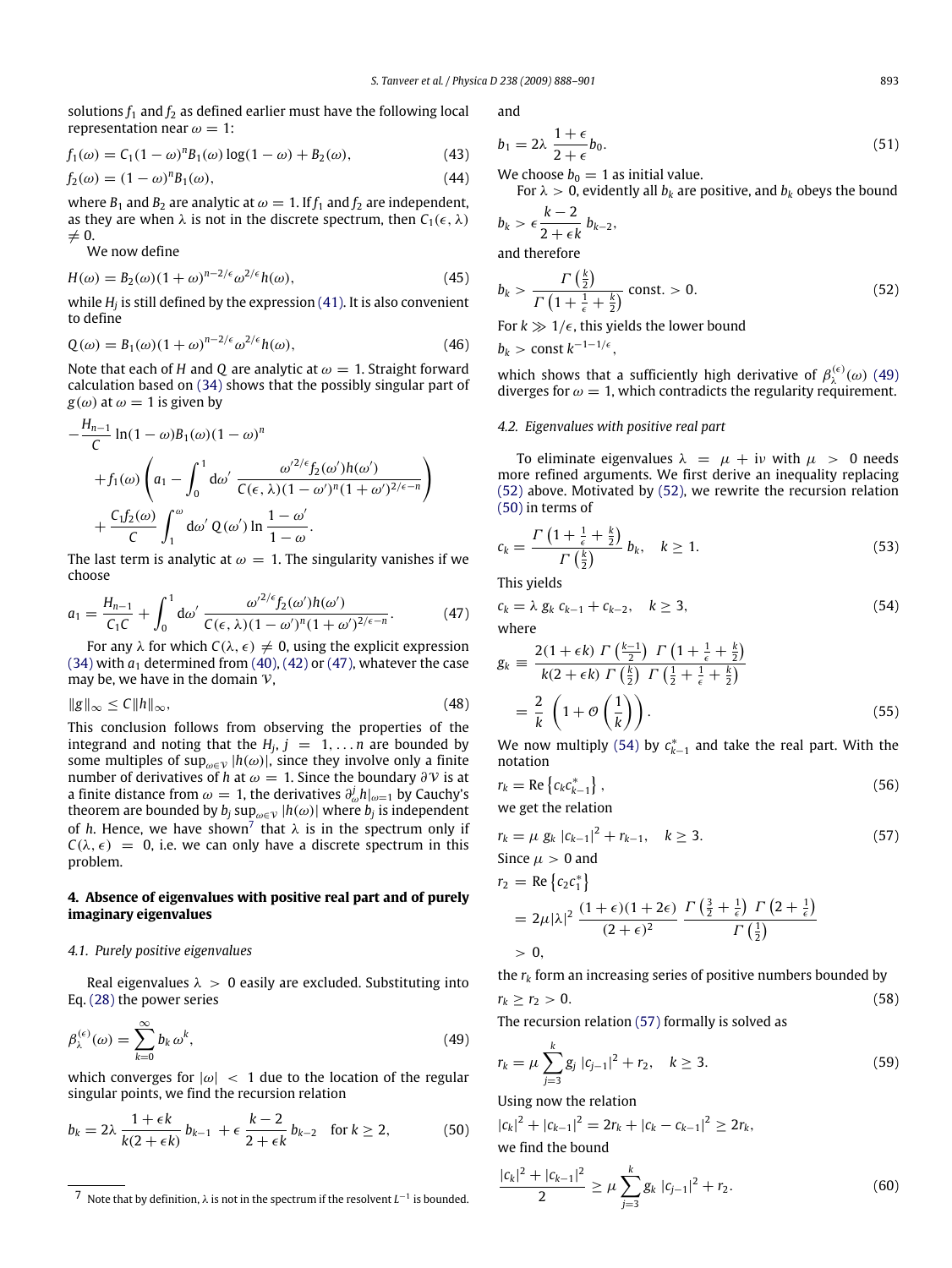We note that this bound is positive and increases monotonically. We now recall that by definition of the eigenfunctions, the only

singularity in the complex plane is of the form

$$
(1+\omega)^{1/\epsilon+\lambda} f(\omega),
$$

where  $f(\omega)$  is regular in  $|\omega| \leq 1$ , including  $\omega = -1$ . A standard result on the relation of power series coefficients to the closest complex singularity (see the Appendix) is, that the asymptotic behavior of  $b_k$  of the expansion (49) satisfies

$$
|b_k| \sim B_\infty k^{-\mu-1/\epsilon-1}
$$

where  $B_{\infty}$  is some constant. In view of (53), this implies

,

 $|c_k|$  ∼ const 2<sup>-1-1/ $\epsilon$ </sup>  $k^{-\mu}$  → 0

for  $k \to \infty$  which contradicts the bound (60). We thus conclude that there are no eigenvalues  $\lambda$  with Re  $\lambda > 0$ .

## *4.3. Purely imaginary eigenvalues*

Now consider the possibility of a purely imaginary eigenvalue  $\lambda$  = iv with v real. From the recursion relation, it is clear that  $v = 0$  corresponds to the translation mode. So we only consider the case  $v \neq 0$ . From complex conjugation symmetry, it is clear that if  $\lambda = iv$  is an eigenvalue, so is  $\lambda = -iv$ . Therefore, we may assume without any loss of generality that  $v > 0$ .

We introduce

$$
\hat{b}_k = i^{-k} b_k.
$$
\n(61)

The recursion relation (50) takes the form

$$
\hat{b}_k = 2\nu \frac{1 + \epsilon k}{k(2 + \epsilon k)} \hat{b}_{k-1} - \epsilon \frac{k-2}{2 + \epsilon k} \hat{b}_{k-2},
$$
  
\n
$$
\hat{b}_0 = 1, \qquad \hat{b}_{-1} = 0,
$$
\n(62)

which shows that  $\hat{b}_k$  is real for any  $k$ . Thus the function

$$
\hat{\beta}(\hat{\omega}) = \sum_{k=1}^{\infty} \hat{b}_k \hat{\omega}^k = \beta_{\lambda}^{(\epsilon)}(\omega), \quad \hat{\omega} = i\omega,
$$
\n(63)

is real for real  $\hat{\omega}$ , and the reflection principle guarantees

 $\hat{\beta}^*(\hat{\omega}^*) = \hat{\beta}(\hat{\omega}).$ 

Thus  $\hat{\beta}(\hat{\omega})$  either is singular both at  $\hat{\omega} = \pm i$ , corresponding to  $\omega = \pm 1$ , or is entire. When  $\lambda = i\nu$  is some eigenvalue, we cannot have a singularity at  $\hat{\omega} = -i$  and so  $\hat{\beta}(\hat{\omega})$  must be entire. We will now show that this is impossible.

First, note from the recursion relation that  $\hat{\beta}(\hat{\omega})$  cannot be a polynomial since if  $b_k = 0 = b_{k-1}$ , then so must  $b_{k-2}$  and all the previous coefficients. Choose  $k_0$  so large that for  $k \geq k_0 \geq 4$ 

$$
\frac{\epsilon k}{1+\epsilon(k+2)}\geq \frac{1}{2}, \qquad \frac{2+\epsilon(k+2)}{\epsilon k}\leq 2.
$$
 (64)

We choose a specific  $\rho$  large enough that

$$
\rho \ge 4, \qquad \frac{\rho}{2\nu} > 4. \tag{65}
$$

Since  $\sum_{k=k_0}^\infty \hat{b}_k \hat{\omega}^k$  is an entire function, it follows that for any  $k_0$ , there exists a constant  $M > 0$  so that

$$
\rho^k|\hat{b}_k| \le M \quad \text{for } k \ge k_0. \tag{66}
$$

We redefine *M* in the relation (66) to be the least upper-bound for  $\rho^k|\hat{b}_k|$ . Note that since  $\hat{\boldsymbol{\beta}}(\hat{\omega})$  is not a polynomial,  $M$  cannot be zero. We now introduce

$$
d_k = \frac{\rho^k \,\hat{b}_k}{M} \tag{67}
$$

and rewrite recursion relation for  $k \geq k_0 + 2$  as

$$
d_k = 2\nu \, \frac{1 + \epsilon k}{k(2 + \epsilon k)} \, \rho \, d_{k-1} \, - \epsilon \, \frac{k-2}{2 + \epsilon k} \, \rho^2 \, d_{k-2}.\tag{68}
$$

The bound (66) translates into

 $|d_k| \leq 1$  for  $k \geq k_0$ .

$$
(69)
$$

Solving (68) for  $d_{k-1}$ , and shifting the indices  $k \to k+2$ , we obtain for  $k > k_0$ 

$$
d_{k+1} = \frac{\rho(k+2)}{2\nu} \frac{\epsilon k}{1+\epsilon(k+2)} \left[ d_k + \left( \frac{2+\epsilon(k+2)}{\epsilon k \rho^2} d_{k+2} \right) \right].{(70)}
$$

Since *M* was the least upper bound for  $\rho^k \hat{b}_k$ , it follows that there exists some  $k_* \geq k_0$  so that

$$
|d_{k_*}| \ge \frac{1}{2}.\tag{71}
$$

On using (64), (65) and  $|d_{k_*+2}| \leq 1$ , it follows from (70) that

$$
|d_{k_*+1}| \ge (k_*+2)\left[1-\frac{1}{4}\right] > 1\tag{72}
$$

which is inconsistent with (69).

We note that this argument not only excludes imaginary eigenvalues, but it also shows that except for the trivial translation mode  $\beta_0^{(\epsilon)}(\omega)$  = 1 corresponding to  $\lambda$  = 0, there are no eigenfunctions regular at all three points  $\omega = 0, \pm 1$ . This follows from simply replacing  $\nu$  by  $-i\lambda$  (or  $|\lambda|$ , respectively) in the above analysis without necessarily restricting  $\lambda$  to be imaginary.

## **5. Calculation of negative eigenvalues for**  $\epsilon > 0$

We now concentrate on the infinite discrete set of negative eigenvalues  $\lambda_n(\epsilon)$  which continue the eigenvalues  $\lambda_n(1) = -n$ found in [35,36]; here the general case of  $\epsilon > 0$  is considered while the limit  $\epsilon \downarrow 0$  is subject of Section 6.

Observing the parametric dependence of the operator *L* in (29) on  $\epsilon$  and λ, any solution  $\beta$  of the homogeneous equation  $L(\epsilon, \lambda)\beta = 0$  is analytic in  $\lambda$  and  $\epsilon$ , with the possible exception of  $\epsilon = 0$ . Therefore the Wronskian of any two solutions is an analytic function of  $(\lambda, \epsilon)$ , except at  $\epsilon = 0$ . Since each eigenvalue  $\lambda_n(\epsilon)$  is determined as a zero of a particular Wronskian, it follows that it will change continuously with  $\epsilon$ , except at  $\epsilon = 0$ . Since eigenvalues  $\{\lambda_n(\epsilon)\}_n$  are all real at  $\epsilon = 1$ , as  $\epsilon$  is decreased continuously from 1 towards 0, the only way eigenvalues can become complex is through collision of erstwhile real eigenvalues, *i.e.*, through the existence of a higher order zero of the Wronskian for some  $\epsilon$ . Such collisions are not observed in our numerical calculation, consistent with the fact that all eigenspaces are onedimensional, as is obvious from the behavior of  $\beta_{\lambda}^{(\epsilon)}(\omega)$  for  $\omega \to 0$ (30). This suggests that eigenvalues with negative real parts and nonvanishing imaginary part are not possible, and therefore they will not be considered in the ensuing.

For the present problem the calculation of  $\lambda_n(\epsilon)$  as zeros of the Wronskian is feasible only for  $\epsilon$  not too small. Relying on the numerical solution of the ODE (28), with decreasing  $\epsilon$  this method rapidly breaks down since for  $|\lambda| \ll 1/\epsilon$ , the second independent solution near  $\omega = 1$  shows only a very weak singularity, cf. Eq. (31). It therefore needs extreme numerical precision to determine reliably the solution that is regular at  $\omega = 1$ .

To circumvent this problem, we note that in the parameter space spanned by  $(\epsilon, \lambda)$ , there exist special points where both independent solutions of Eq. (31) are regular at  $\omega = 1$ . These points are found on curves

$$
\lambda = \frac{1}{\epsilon} - m, \quad \frac{1}{\epsilon} < m \in \mathbb{N},\tag{73}
$$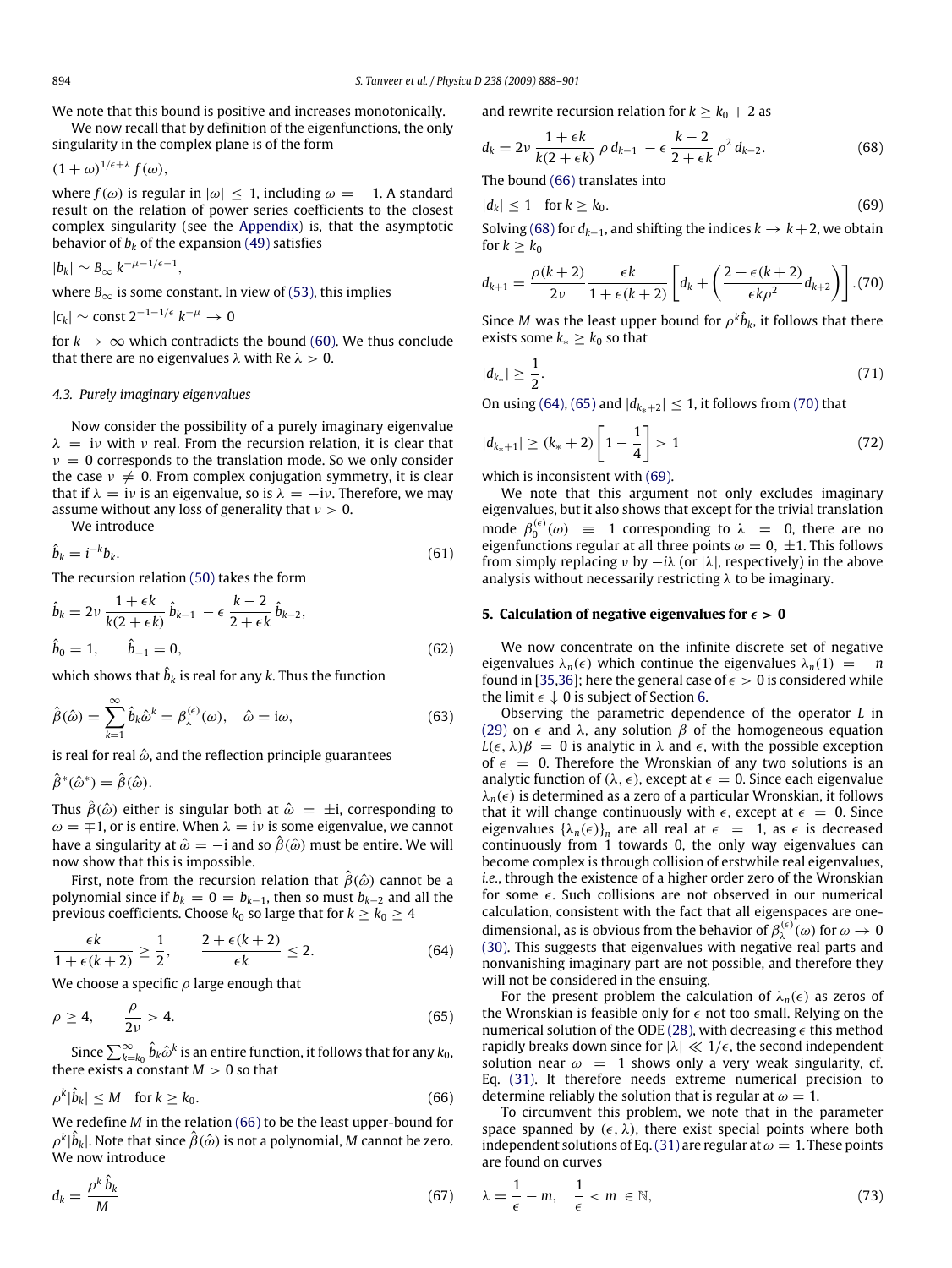where the general solution near  $\omega = 1$  can be written as [47]

$$
\beta_{\lambda}^{(\epsilon)}(\omega) = c_1(\omega - 1)^m B_1(\omega) + c_2 (A(\epsilon) (1 - \omega)^m B_1(\omega) \ln(\omega - 1) + B_2(\omega)).
$$
 (74)

Here  $c_{1,2}$  are arbitrary constants,  $B_{1,2}(1) = 1$  and both  $B_1(\omega)$  and  $B_2(\omega)$  are regular at  $\omega = 1$ . At the zeros  $\epsilon_0$  of  $A(\epsilon)$ , the singularity vanishes. For the corresponding  $\lambda = 1/\epsilon_0 - m$ , both independent solutions are regular at  $\omega = 1$ . Therefore solutions regular both at  $\omega = 0$  and at  $\omega = 1$  can be constructed, and  $\lambda$  is an eigenvalue for the particular value  $\epsilon_0$ . In our case, these special points in the  $(\epsilon, \lambda)$ -plane can be determined as roots of polynomials in  $\epsilon$  with integer coefficients; and therefore they can be determined with unlimited numerical precision.

We base the calculation on the formal Taylor expansion about  $\omega = 1$ :

$$
\beta_{\lambda}^{(\epsilon)}(\omega) = \sum_{k=0}^{\infty} d_k (1 - \omega)^k.
$$
\n(75)

The ODE (28) yields the recursion relation

$$
d_k = \frac{\epsilon k(k-2) d_{k-2} - [2\lambda(1+\epsilon k) + 3\epsilon k(k-1)] d_{k-1}}{2k(1-\epsilon(\lambda+k))}
$$
  
for  $k \ge 1$ , (76)

where we take  $d_0 = 1$ ,  $d_{-1} = 0$ . For  $\lambda$  as in (73) and for  $k =$ *m*, the denominator vanishes and for general  $\epsilon$  the ansatz (75) breaks down, showing that  $\beta_{\lambda}^{(\epsilon)}(\omega)$  picks up the singular part with  $A(\epsilon) \neq 0$  in (74). However, if the numerator in Eq. (76) vanishes, the solution stays regular.

In evaluating this condition, it is preferable to rewrite the recursion relation (76) in terms of

$$
P_k(\epsilon) = \epsilon^k k! \left( \prod_{j=1}^k (1 - \epsilon(\lambda + j)) \right) d_k,
$$
 (77)

with  $\lambda = 1/\epsilon - m$  inserted. This yields

$$
P_k(\epsilon) = \epsilon^4 \frac{k}{2} (k-1)(k-2)(m-k+1) P_{k-2}(\epsilon)
$$
  
 
$$
- \left[ 1 + \epsilon (k-m) + \epsilon^2 \frac{k}{2} (3k-2m-3) \right] P_{k-1}(\epsilon) \quad (78)
$$

with  $P_{-1}(\epsilon) = 0$  and  $P_0(\epsilon) = 1$ .  $P_k(\epsilon)$  is a polynomial in  $\epsilon$  of degree 2*k*, with integer coefficients. Any real zero  $\epsilon_0$  of  $P_m(\epsilon)$  yields an eigenvalue  $\lambda = 1/\epsilon_0 - m$ .

Using this approach we determined the 11 largest negative eigenvalues for values of *m* ranging from  $m = 2$  to  $m = 2000$ , the latter value corresponding to  $\epsilon \approx 5\times 10^{-4}.$  We note that the higher coefficients of  $P_m(\epsilon)$  with increasing *m* become extremely large, but as function of  $\epsilon$ ,  $P_m(\epsilon)$  oscillates around zero with an amplitude that for large *m* becomes extremely small in the range of interest  $0 < m - 1/\epsilon = \mathcal{O}(1)$ . For  $m = 2000$  this amplitude is of the order 10<sup>-1000</sup>. Nevertheless the zeros of *P<sub>m</sub>*( $\epsilon$ ) can be determined with arbitrary precision since the coefficients of  $P_m(\epsilon)$  are integers, exactly determined from the recursion relation (78). Our results are shown in Fig. 1 in a double logarithmic plot. For *n* fixed,  $|\lambda_n(\epsilon)|$  is seen to decrease with decreasing  $\epsilon$ . For  $\epsilon \downarrow 0$ , the results suggest the behavior

$$
\lambda_n(\epsilon) = -\alpha_n \epsilon^{1/2} \left( 1 + \mathcal{O}(\epsilon) \right),\tag{79}
$$

reflecting the fact that the terms in  $\mathcal{L}_{\epsilon}$  (29) that involve second derivatives, for  $\epsilon \downarrow 0$  play the role of singular perturbations. The coefficients  $\alpha_n$  extracted from our data are collected in the middle column of Table 1. In the next section we consider the limit  $\epsilon \downarrow 0$ more closely.



**Fig. 1.** Double logarithmic plot of the eigenvalues  $\lambda_n(\epsilon)$ ,  $n = 1, \ldots, 11$  (from bottom to top) as a function of  $\epsilon$  in the range 5  $\times$  10<sup>-4</sup>  $\leq \epsilon \leq$  1. The black dots indicate discrete eigenvalues of the form (73), gray (online: red) dots give eigenvalues calculated from the Wronskian. The lines are interpolations of the form (79). The coefficients  $\alpha_n$  determined from these lines can be found in Table 1.

#### **Table 1**

The coefficients  $\alpha_n$  for  $n = 1, \ldots, 11$  in the eigenvalue presentation  $\lambda_n(\epsilon)$  =  $-\alpha_n \epsilon^{1/2}$  (1+ $\mathcal{O}(\epsilon)$ ) from Eq. (79). The middle column is extrapolated from Section 5 and Fig. 1. The right column is from Section 6.1.

| $\boldsymbol{n}$ | $\alpha_n$ from Section 5 | $\alpha$ <sub>n</sub> from Section 6.1 |
|------------------|---------------------------|----------------------------------------|
| 1                | 1.9131                    | 1.91                                   |
| $\overline{2}$   | 4.3516                    | 4.35                                   |
| 3                | 7.3107                    | 7.31                                   |
| $\overline{4}$   | 10.7188                   | 10.72                                  |
| 5                | 14.5249                   | 14.5                                   |
| 6                | 18.6916                   |                                        |
| 7                | 23.1907                   |                                        |
| 8                | 27.9992                   |                                        |
| 9                | 33.0985                   |                                        |
| 10               | 38.4732                   |                                        |
| 11               | 44.1103                   |                                        |
|                  |                           |                                        |

# **6.** The eigenvalues for  $\epsilon \downarrow 0$

### *6.1. Eigenvalues with low indices*

According to Eq. (31), the general solution of the ODE (28) at  $\omega = 1$  develops a singularity that becomes arbitrarily weak if  $\epsilon$ tends to zero. As a consequence, representing the special solution  $\beta_{reg}(\omega)$  regular at  $\omega = 0$  as a power series in  $\epsilon$  and imposing regularity at  $\omega = 1$  does not put any constraint on the eigenvalue λ. To show this we write β*reg* (ω) in the form

$$
\beta_{reg}(\omega) = e^{\lambda \omega} \sum_{j=0}^{\infty} \epsilon^j f_j(\omega), \qquad (80)
$$

imposing the normalization condition

$$
\beta_{reg}(0) = 1,
$$
  
i.e.

$$
f_0(0) = 1, \t f_j(0) = 0, \t j \ge 1.
$$
\t(81)

Substituting this ansatz into Eq. (28) we find

$$
f_0(\omega) \equiv 1 \tag{82}
$$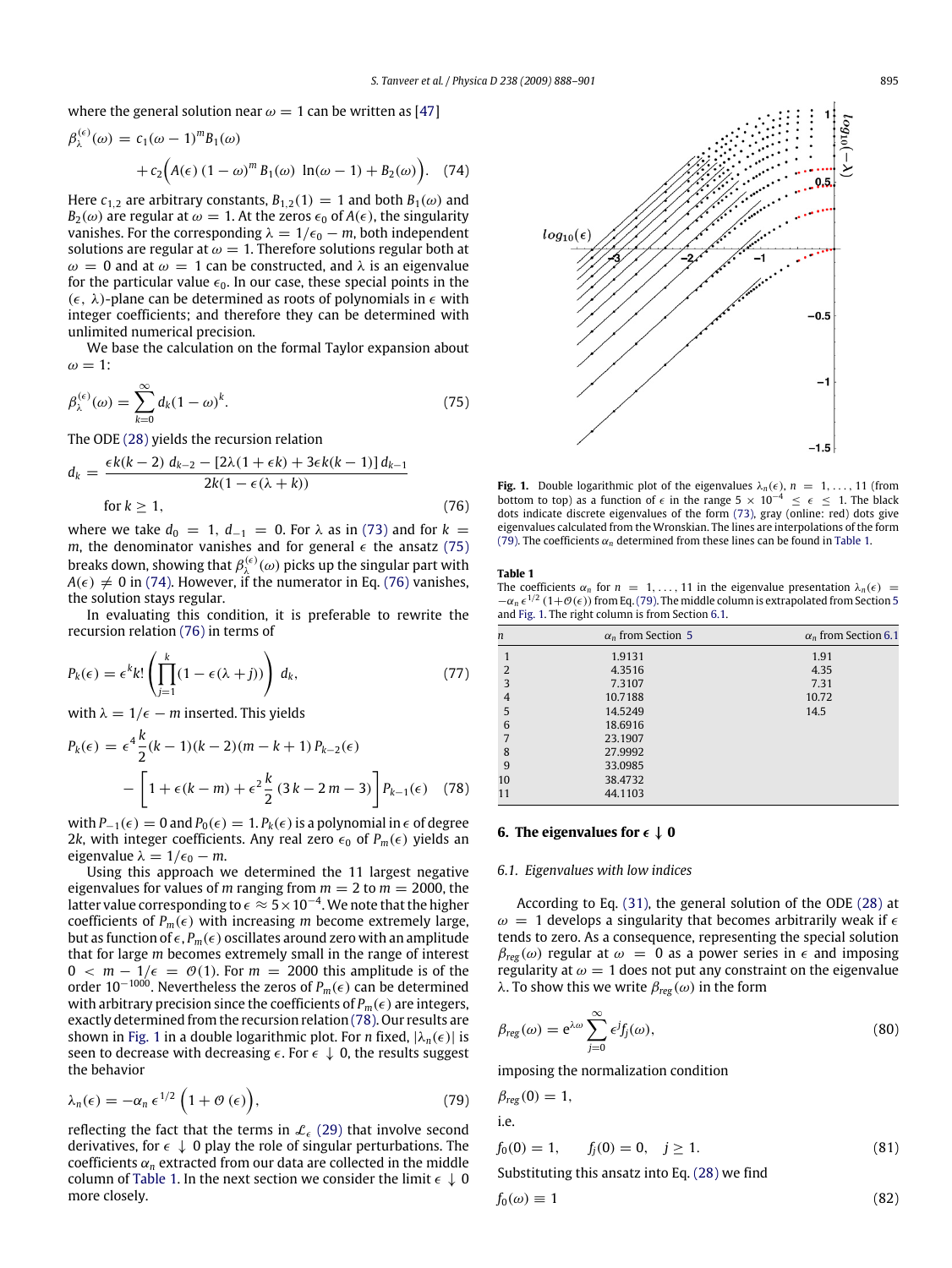$$
f_j(\omega) = -\frac{1}{2}(1 - \omega^2) \omega \partial_{\omega} f_{j-1}(\omega) + \lambda \omega^3 f_{j-1}(\omega) + \frac{\lambda}{2} \int_0^{\omega} dx (1 + \lambda x - 3x^2 + \lambda x^3) f_{j-1}(x) \text{ for } j \ge 1. (83)
$$

Evidently  $f_j(\omega)$  is a polynomial in  $\omega$  of degree 4*j*. Thus  $β_{reg}(\omega)$ , Eq. (80), evaluated to arbitrary finite order in  $\epsilon$ , is analytic at  $\omega = 1$ for arbitrary λ. This breakdown of an approach based on a simple expansion in the regularizing parameter  $\epsilon$  is a well known feature of such moving boundary problems, both in steady state (see for instance [8]) and linear stability analysis (see for instance [12]).

For later use we note the expression for the low order terms:

$$
f_1(\omega) = \frac{\lambda \omega}{2} \left( 1 + \omega^2 \right) + \frac{\lambda^2 \omega^2}{4} \left( 1 + \frac{1}{2} \omega^2 \right),
$$
  
\n
$$
f_2(\omega) = -\frac{\lambda \omega}{4} \left( 1 + 2\omega^2 - 3\omega^4 \right) + \frac{\lambda^2 \omega^2}{8} \left( -1 + 3\omega^2 + 5\omega^4 \right)
$$
  
\n
$$
+ \frac{\lambda^3 \omega^3}{16} \left( 2 + \frac{23}{5} \omega^3 + \frac{15}{7} \omega^4 \right)
$$
  
\n
$$
+ \frac{\lambda^4 \omega^4}{32} \left( 1 + \omega^2 + \frac{\omega^4}{4} \right).
$$
 (84)

We also note the singular solution of Eq. (28), resulting from a WKB-analysis

$$
\beta_{\text{sing}}(\omega) = \left(1 - \frac{1}{\omega^2}\right)^{1/\epsilon} \left(\frac{1+\omega}{1-\omega}\right)^{\lambda} e^{-\lambda \omega} \left(1 + \mathcal{O}(\epsilon)\right). \tag{85}
$$

This solution picks up the singularities both at  $\omega = 0$  and at  $\omega = \pm 1$ .

The above analysis demonstrates that for  $\epsilon \downarrow 0$  the eigenvalues  $\lambda$  can be determined only by an analysis going beyond all orders in  $\epsilon$ . Indeed, taking into account the behavior  $\lambda \, \sim \, \epsilon^{1/2}$  suggested by Section 5, it is evident that the individual terms of the asymptotic expansion (80) become of order 1 for  $|\omega| \sim \epsilon^{-1/2}$  and consequently the expansion becomes invalid. Since, however, the eigenfunctions  $\beta_{\lambda}^{(\epsilon)}(\omega)$  by definition are holomorphic in the right half  $\omega$  plane, this suggests to analyze the region  $|\omega| \sim \epsilon^{-1/2}$  more closely.

We therefore introduce the scaled variable

$$
\gamma = \frac{1}{\epsilon^{1/2} \omega} \tag{86}
$$

and the notation

$$
\lambda = -\alpha \epsilon^{1/2},\tag{87}
$$

$$
\beta_{\lambda}^{(\epsilon)}\left(\omega(\gamma)\right) = g(\gamma). \tag{88}
$$

With these substitutions, the operator  $L(\epsilon, \lambda)$  from (29) takes the form

$$
L(\epsilon, \lambda) = \frac{\epsilon^{1/2}}{2} \gamma \left( L_0(\alpha) - \epsilon L_1(\alpha) \right), \tag{89}
$$

$$
L_0(\alpha) = \partial_\gamma^2 + \left(2\gamma - \frac{1}{\gamma}\right)\partial_\gamma - \frac{2\alpha}{\gamma},\tag{90}
$$

$$
L_1(\alpha) = \gamma^2 \partial_\gamma^2 + (\gamma - 2\alpha) \partial_\gamma + \frac{2\alpha}{\gamma}.
$$
 (91)

To leading order in  $\epsilon$  we have to discuss the ODE

$$
L_0(\alpha) g(\gamma) = 0. \tag{92}
$$

An asymptotic expansion in powers of  $\frac{1}{\gamma}$  yields the solution

$$
g_1(\gamma) \sim 1 - \frac{\alpha}{\gamma} + \frac{\alpha^2}{2\gamma^2} - \frac{\alpha}{2\gamma^3} \left( 1 + \frac{\alpha^2}{3} \right) + \mathcal{O}\left(\frac{1}{\gamma^4}\right). \tag{93}
$$



**Fig. 2.** *Im g(b)* as a function of  $\alpha$  for two different choices of the starting point  $\gamma_0 = b + iL$ ,  $b = 0.1$  and 0.3; the zeros of the function determine  $\alpha_n$ .

The second solution, found by balancing the terms  $\partial_{\gamma}^{2}$  and (2 $\gamma$  –  $\frac{1}{\gamma}$ )  $\partial_\gamma$ , takes the form

$$
g_2(\gamma) \sim e^{-\gamma^2} \left( 1 + \mathcal{O} \left( \frac{1}{\gamma} \right) \right). \tag{94}
$$

It is easily seen that in the range

 $\epsilon^{-1/2} \gg |\gamma| \gg 1$ , i.e.,  $1 \ll |\omega| \ll \epsilon^{-1/2}$ ,

 $g_1(\gamma)$  matches the regular solution  $\beta_{reg}(\omega)$  given in (80) and (84), whereas  $g_2(\gamma)$  matches the singular solution  $\beta_{sing}(\omega)$  given in (85).

Evidently  $g_2(\gamma)$  dominates over  $g_1(\gamma)$  in the two sectors  $\frac{\pi}{4}$  <  $|\arg \gamma| < \frac{3}{4}\pi$  for both signs of arg  $\gamma$ . We search for eigenfunctions  $\beta(\omega)$  matching  $g_1(\gamma)$  in the complete range  $|\arg \gamma| < \frac{\pi}{2}$ . Now it is well known that starting deep in the region  $\frac{\pi}{4} < \arg \gamma < \frac{\pi}{2}$ with initial conditions taken from the asymptotic expansion (93) and integrating Eq. (92) down into the region  $-\frac{\pi}{2} < \arg \gamma < -\frac{\pi}{4}$ . we in general will pick up a dominant contribution proportional to  $g_2(\gamma)$ . If, however,  $g(\gamma) \in \mathbb{R}$  for  $\gamma \in \mathbb{R}$ , the Schwarz reflection principle guarantees the absence of such a contribution. Equivalently, we may state that by definition the eigenfunctions  $\beta(\omega)$  are real for  $\omega \in (0, 1)$ , and that the absence of the singularity induced cut for  $\omega > 1$  implies  $\beta(\omega) \in \mathbb{R}$  for  $\omega > 0$ . Thus the eigenvalues  $\lambda_n^{(\epsilon)} = -\alpha_n \epsilon^{1/2} (1 + \mathcal{O}(\epsilon))$  are selected by imposing the constraint *g*( $\gamma$ )  $\in \mathbb{R}$  for  $\gamma > 0$ .

To evaluate this criterion we started at points  $\gamma_0 = b + iL$ ,  $b = 0.1, 0.2, 0.3, L = 20, 25, 30$  and integrated Eq. (92) down to the real axis along lines  $b =$  const. The results for the first 5 positive zeros  $\alpha_n$  of Im[ $g(b)$ ] are given in the right column of Table 1. They clearly are consistent with the asymptotic results found in Section 5 and presented in the middle column of the same table. We did check that the quoted values to the precision given are insensitive to the starting value  $\gamma_0$  as long as *L* is chosen sufficiently large and  $b > 0$  is not too large or too small. The former causes  $Im[g(b)]$  to be rather small and zeros are harder to detect, while the latter causes numerical inaccuracies due to the singularity of  $L_0(\alpha)$  at  $\gamma = 0$ . Fig. 2 shows that with different *b*, while Im[*g*(*b*)] itself is different, the zeros match as expected from theory.

#### *6.2. Eigenvalues with large indices n*

Both the approach of the last section and that of Section 5 within reasonable numerical effort yield the asymptotic coefficients α*<sup>n</sup>* only for the first few eigenvalues,  $\alpha_n = \mathcal{O}(1)$ . However, in the complementary region  $\alpha_n \gg 1$ , a fully analytical analysis is possible, similar to that performed earlier in the surface tension selection problem for steady Hele–Shaw fingers [8,11,13]. We first introduce a Liouville transformation to eliminate the first order derivative in the operator  $L_0(\alpha)$ . With

$$
g(\gamma) = \gamma^{1/2} e^{-\gamma^2/2} h(\gamma),
$$
\n(95)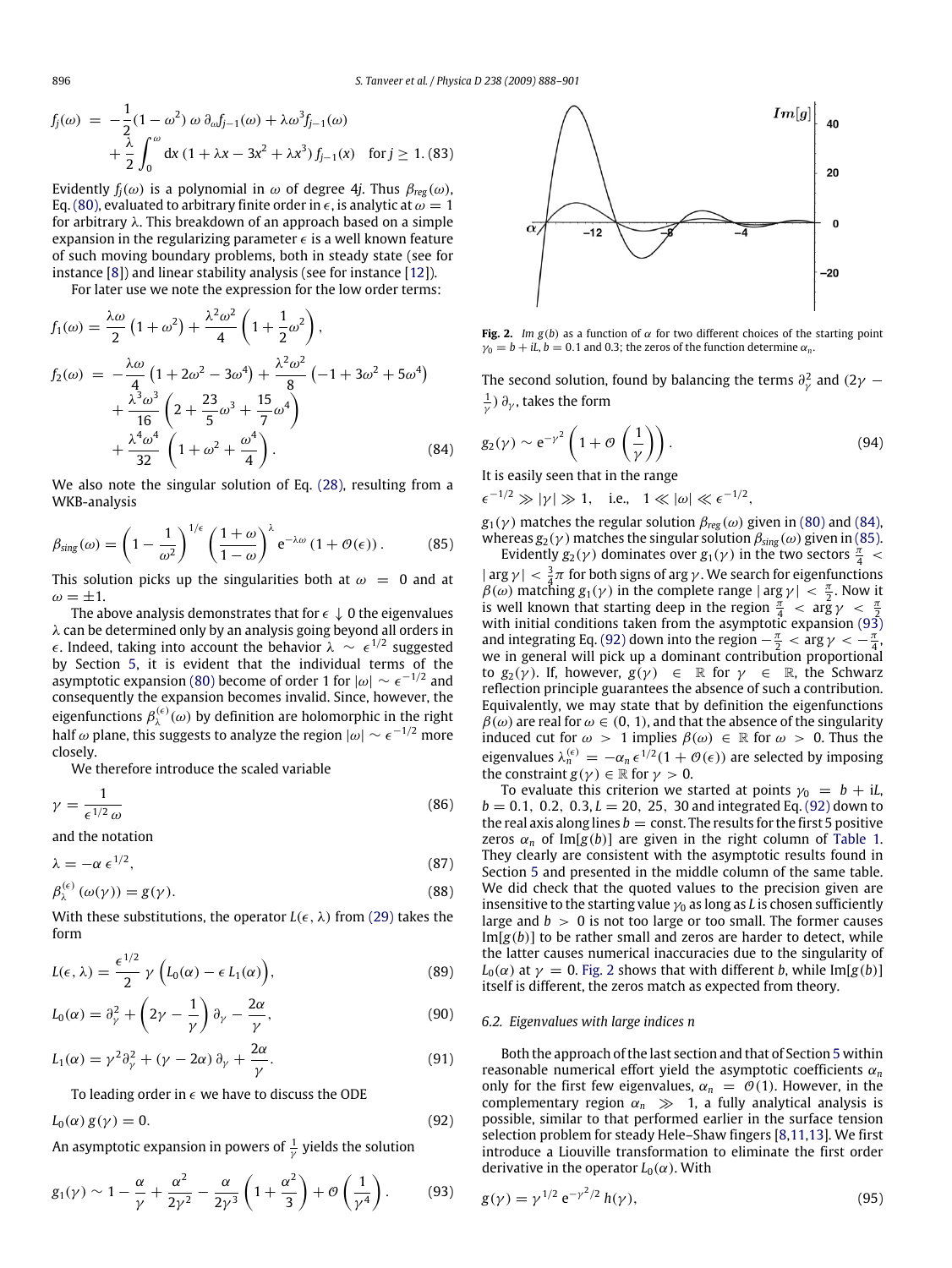Eq. (92) takes the form

$$
\partial_{\gamma}^{2}h - \left(\gamma^{2} + \frac{2\alpha}{\gamma} + \frac{3}{4\gamma^{2}}\right)h = 0.
$$
 (96)

We now rescale  $\gamma$  according to

$$
\gamma = \alpha^{1/3} \chi, \qquad h(\gamma(\chi)) = q(\chi) \tag{97}
$$
to find

$$
\partial_{\chi}^{2}q - \alpha^{4/3}\left(\chi^{2} + \frac{2}{\chi} + \frac{3}{4\alpha^{4/3}\chi^{2}}\right)q = 0.
$$
 (98)

For  $\alpha \to \infty$ , a WKB-analysis yields the asymptotic relation

$$
q(\chi) \sim C_1 \, q_1(\chi) + C_2 \, q_2(\chi), \tag{99}
$$

$$
q_{1,2}(\chi) = Q^{-1/4}(\chi) \, \exp\bigg[ \pm \alpha^{2/3} \int_0^\chi \mathrm{d}\chi' \, Q^{1/2}(\chi') \bigg],\tag{100}
$$

where

$$
Q(\chi) = \chi^2 + \frac{2}{\chi}.\tag{101}
$$

 $q_2(\chi)$  dominates in the sectors  $\frac{\pi}{4}$   $\leq$   $\left|\arg \chi\right|$   $\leq$   $\frac{\pi}{2}$ , but is subdominant on the real axis. Recalling Eqs. (95) and (97), it is easily seen that for large  $|\chi|$ ,  $q_1(\chi)$  yields  $g_1(\gamma)$ , Eq. (93), whereas  $q_2(\chi)$  yields  $g_2(\gamma)$ , Eq. (94). Since the eigenfunctions in the limit  $\epsilon \downarrow 0$  in all the right half plane Re[ $\gamma$ ] > 0 must reduce to  $g_1(\gamma)$ , this implies that  $C_1$  is real whereas  $C_2$  has to vanish in both sectors π  $\frac{\pi}{4} < |\arg \chi| < \frac{\pi}{2}.$ 

2 Now the WKB-analysis breaks down at the turning points χ*<sup>s</sup>* defined by  $Q(\chi_s) = 0$ , which in the relevant region  $Re[\chi] > 0$ yields the two solutions

$$
\chi_s = 2^{1/3} e^{\pm i\pi/3}.
$$
 (102)

As is well known in asymptotics [48] the coefficients in the asymptotic relation (99) may jump when  $\chi$  crosses a Stokes line emerging from a turning point. Thus a vanishing  $C_2$  in the sector  $\frac{\pi}{4}$  <  $\arg \chi$  <  $\frac{\pi}{2}$  does not imply that *C*<sub>2</sub> vanishes on the positive real axis as well. Since, however, the eigenfunctions are real on the real axis, we get the relation

$$
Im[C_2] = 0 \quad \text{for } \chi \in \mathbb{R}_+ \tag{103}
$$

as a necessary condition fixing the eigenvalues. To evaluate this condition we determine the jump of  $C_2$  by analyzing the neighborhood of the turning point  $\chi_s = 2^{1/3} e^{\pm i\pi/3}$ .

Expanding  $Q(\chi)$  about  $\chi_s$ ,

$$
Q(\chi) = Q'(\chi_s) \left(\chi - \chi_s\right) + \mathcal{O}\left(\chi - \chi_s\right)^2,\tag{104}
$$

$$
Q'(\chi_s) = \frac{6}{2^{2/3}} e^{i\pi/3}
$$
 (105)

and rescaling  $\chi - \chi_s$  according to

$$
\xi = \alpha^{4/9} \left(\frac{6}{2^{2/3}}\right)^{1/3} e^{-i5\pi/9} \left(\chi - \chi_s\right),\tag{106}
$$

$$
q(\chi(\xi)) = m(\xi),\tag{107}
$$

we find that Eq. (98) to leading order in  $\alpha$  reduces to the Airy equation

$$
\left(\partial_{\xi}^{2} - \xi\right) m(\xi) = 0. \tag{108}
$$

The phase in Eq. (106) has been chosen such that for  $\xi > 0$  we enter the region where  $C_2 = 0$  in the asymptotic relation (99). This analysis is valid for  $|\chi - \chi_s| \gg \alpha^{-4/9}$ , and using Eq. (104), we find for small  $|\chi - \chi_s|$  along the line  $\xi > 0$ 

$$
q(\chi) \sim a \, \xi^{-1/4} \, \exp\left[ -\frac{2}{3} \xi^{3/2} \right],\tag{109}
$$

where the constant *a* is given by

$$
a = \alpha^{1/9} C_1 \left(\frac{2^{2/3}}{6}\right)^{1/6} e^{-i2\pi/9}
$$
  
× exp  $\left[\alpha^{2/3} \int_0^{X_s} d\chi' \sqrt{Q(\chi')} \right]$ . (110)

This result is valid for  $\alpha^{4/9} \gg \xi \gg 1$ , where it must match the solution of the Airy equation (108). This yields

$$
m(\xi) = 2\sqrt{\pi} a \text{Ai}(\xi). \tag{111}
$$

Continuing this result clockwise around the turning point to negative  $\xi$ , we find

$$
m(\xi) \sim a |\xi|^{-1/4} e^{i\pi/4} \left( \exp\left[ -\frac{2}{3} i |\xi|^{3/2} \right] - i \exp\left[ \frac{2}{3} i |\xi|^{3/2} \right] \right) \quad \text{for } -\xi \gg 1. \tag{112}
$$

For  $\alpha^{4/9} \gg -\xi \gg 1$ , this again has to match with Eq. (99), which in this region reduces to

$$
q(\chi) \sim a |\xi|^{-1/4} e^{i\pi/4} \left( \exp\left[ -\frac{2}{3} i |\xi|^{3/2} \right] + \frac{C_2}{C_1} \exp\left[ -2\alpha^{2/3} \int_0^{x_s} d\chi' \sqrt{Q(\chi')} \right] \times \exp\left[ \frac{2}{3} i |\xi|^{3/2} \right] \right).
$$
 (113)

We thus find

$$
C_2 = -iC_1 \exp\left[2\alpha^{2/3} \int_0^{x_s} d\chi' \sqrt{Q(\chi')} \right].
$$
 (114)

Since both  $C_1$  and  $C_2$  have to be real, this leads to the eigenvalue condition

Im 
$$
\left[2\alpha^{2/3}\int_0^{x_s} d\chi' \sqrt{Q(\chi')} \right] = \left(n + \frac{1}{2}\right)\pi
$$
,  $n \in \mathbb{Z}$ . (115)  
The integral is easily evaluated to yield

The integral is easily evaluated to yield

$$
\int_0^{x_s} d\chi' \sqrt{Q(\chi')} = 2^{2/3} e^{i\pi/6} \int_0^1 ds \sqrt{\frac{1}{s} - s^2}
$$
  
=  $2^{2/3} \frac{\sqrt{\pi}}{8} \frac{\Gamma(\frac{1}{6})}{\Gamma(\frac{2}{3})} (\sqrt{3} + i).$  (116)

Eq. (115) yields the final result

$$
\alpha_n = 4\left(\frac{\Gamma\left(\frac{2}{3}\right)}{\Gamma\left(\frac{1}{6}\right)}\sqrt{\pi}\left(n+\frac{1}{2}\right)\right)^{3/2} \tag{117}
$$

$$
= 1.13254... \left( n + \frac{1}{2} \right)^{3/2} \quad \text{for } n \in \mathbb{N}_0. \tag{118}
$$

By construction this result is valid in the limit  $\alpha_n \to \infty$ , i.e., for *n* → ∞. However, it turns out to be a good approximation for small *n* as well. This is illustrated in Fig. 3 where we plot

$$
\bar{\alpha}_n = \frac{\alpha_n}{4} \left( \frac{\Gamma\left(\frac{2}{3}\right)}{\Gamma\left(\frac{1}{6}\right)} \sqrt{\pi} \left( n + \frac{1}{2} \right) \right)^{-3/2},\tag{119}
$$

with  $\alpha_n$ ,  $n = 1, \ldots, 11$  taken from the second column of Table 1. Even for  $n = 2$  the asymptotic result (117) differs from the true eigenvalue by less than 3%. The interpolating curve included in Fig. 3 is given by

$$
\bar{\alpha}_n = 1 - 0.18 \left( n + \frac{1}{2} \right)^{-2}, \tag{120}
$$

indicating that the asymptotic limit (117) is rapidly approached.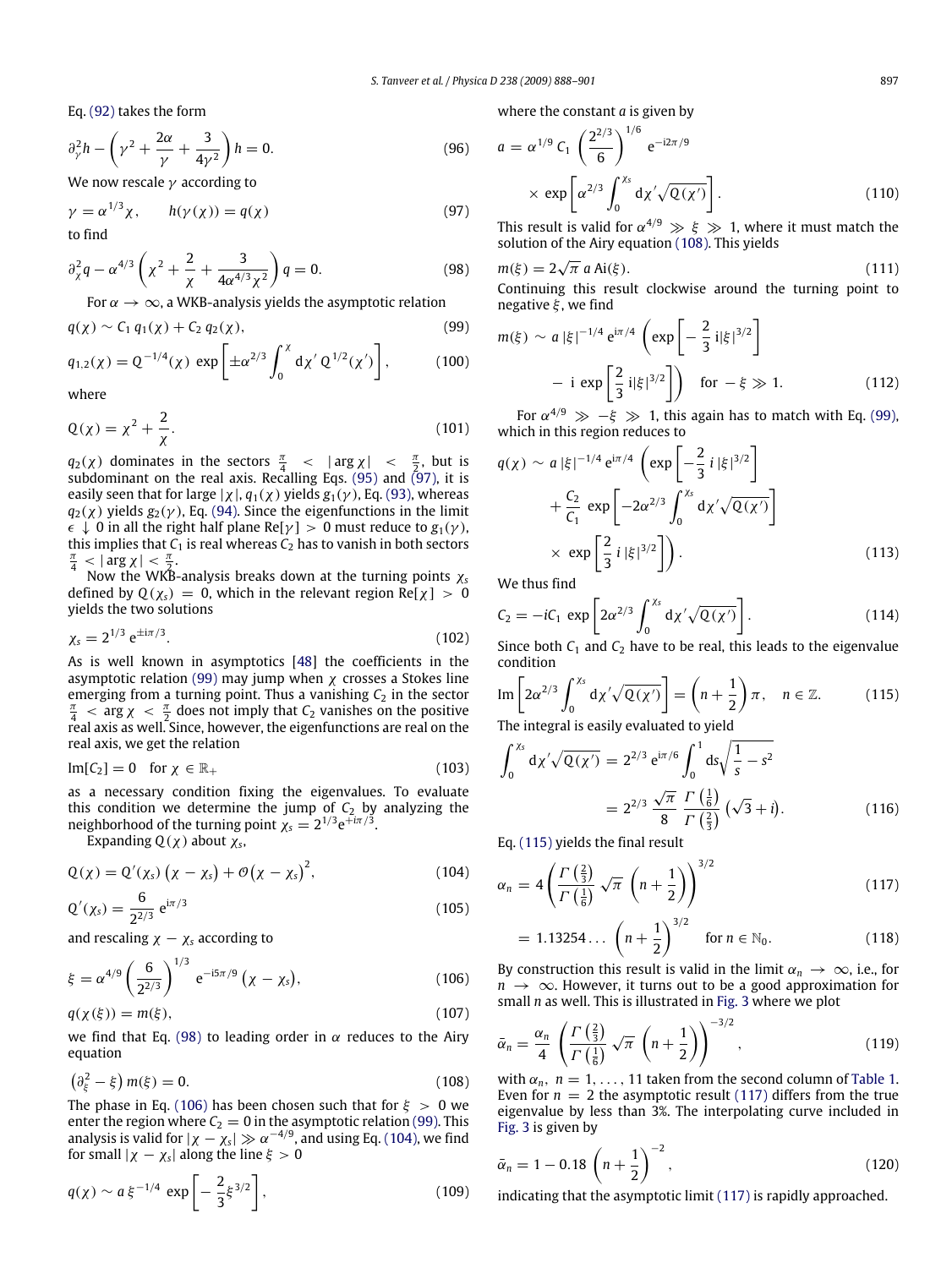

**Fig. 3.**  $\bar{\alpha}_n$  from Eq. (119) as a function of *n*, together with the interpolating formula (120). The plot demonstrates the accuracy of the asymptote (117) even for small *n*.

### **7. Behavior of low order eigenfunctions for**  $|\omega| \le 1$

As is evident from Eq. (31), for  $\omega \rightarrow -1$  the eigenfunctions are singular,

$$
\beta_{\lambda}^{(\epsilon)}(\omega) \sim (1+\omega)^{\frac{1}{\epsilon}+\lambda}.
$$

For small  $\epsilon$  and  $|\lambda| \ll 1/\epsilon$ , this singularity will show up only in derivatives of high order, and the Taylor expansion (49) will converge in the whole physical domain  $|\omega| \leq 1$ . We therefore can use this expansion together with the recursion relation (50) and (51) to evaluate  $\beta_\lambda^{(\epsilon)}(\omega)$  for the first few eigenvalues. Outside some neighborhood of  $\omega = -1$  these functions are expected to govern the large time behavior of analytic perturbations.

From the discussion of  $\beta_{reg}(\omega)$  in Section 6.1 we expect that in the physical domain  $|\omega| \leq 1$  the eigenfunctions for small  $\epsilon$  are well approximated by simple exponentials. This indeed is true as illustrated in Fig. 4. Panel 4(a) shows the absolute value  $|\beta_{\lambda_1}^{(\epsilon)}(\omega) e^{-\lambda_1 \omega}|$  evaluated on the unit circle  $\omega = e^{i\alpha}$  for a decreasing set of values of  $\epsilon$ . Evidently this ratio tends to 1 and is not very different from 1 even for  $\epsilon = 0.1$ . Panel 4(b) shows the corresponding phase difference which is found to be very small and to tend to zero with decreasing  $\epsilon$ . All curves in Fig. 4 are well represented by the expansion (80) evaluated up to order  $\epsilon^2$ . As expected, for fixed  $\epsilon$  the approximation

$$
\beta_{\lambda}^{(\epsilon)}(e^{i\alpha}) \sim \exp\left(\lambda \cos\alpha + i\lambda \sin\alpha\right) \tag{121}
$$

becomes worse with increasing  $\lambda$ . This is illustrated in Fig. 5 for  $\epsilon$  = 0.1,  $\lambda_1$  = -0.5462,  $\lambda_6$  = -4.6086. Panel 5(a) compares  ${\rm Re}\left(\ln\,\beta_\lambda^{(\epsilon)}({\rm e}^{{\rm i}\alpha})\right)/\lambda$  with  $\cos\alpha.$  In the neighborhood of  $\alpha~=~\pi$ the deviation from cos  $\alpha$  increases with increasing  $\lambda$ , which is a consequence of the singularity of  $\omega = -1$ . But outside that range the approximation (121) is quite accurate even for  $\beta_{\lambda_6}^{(1)}$ . Panel 5(b)

shows the corresponding results for Im  $\left(\ln\,\beta_\lambda^{(\epsilon)}({\rm e}^{{\rm i}\alpha})\right)/\lambda.$ 

As pointed out in Section 2.4, we expect that the initial condition  $\beta(\omega, 0)$  in some neighborhood of  $\omega = 1$  can be expanded in terms of eigenfunctions as

$$
\beta(\omega, 0) = \sum_{k=0}^{\infty} g_n \beta_{\lambda_n}^{(\epsilon)}(\omega),
$$
\n(122)

and that the domain of convergence of this expansion increases with time to ultimately cover  $\mathcal{U}_{\omega} \setminus \{-1\}$ . For small  $\epsilon$  and not too large  $|\lambda|$ ,  $\beta_{\lambda}^{(\epsilon)}(\omega)$  is well approximated by e<sup>λω</sup>, and all eigenvalues vanish for  $\epsilon\;\rightarrow\;$  0. Thus for fixed  $\omega$  and  $\epsilon\;\rightarrow\;$  0, all eigenfunctions tend to 1. This suggests that for small  $\epsilon$  many terms must contribute non-negligibly to the expansion of a generic initial condition. Furthermore the phase of the coefficients *g<sup>n</sup>* must vary strongly. With decreasing  $\epsilon$  it will need more and larger coefficients to describe a non-trivial general initial condition. These large coefficients imply large transient growth, because in the representation

$$
\beta(\omega, t) = \sum_{k=0}^{\infty} g_n \beta_{\lambda_n}^{(\epsilon)}(\omega) e^{\lambda_n t},
$$
\n(123)

the factor  $e^{\lambda_n t}$  is substantially different for each *n* when  $t =$  $O(\epsilon^{-1/2})$ . The large transient growth restricts the validity of linear stability analysis to a small ball of initial conditions. This is confirmed in part II in the study of the initial value problem.

## **8. Conclusion and outlook**

In the introduction we raised the question: Can a kinetic undercooling boundary condition regularize the evolution of a curved interface in a Laplacian growth model? This problem is motivated by the physics of streamer discharges which determine the early evolution of sparks and lightning. We here gave a first answer by analyzing the spectrum of linear perturbations of uniformly translating circles. We proved that for all  $\epsilon$  > 0 the spectrum is discrete and that all eigenvalues  $\lambda_n$ , except for  $\lambda_0 = 0$ , have a negative real part. Thus any infinitesimal perturbation tends to a constant exponentially in time for large time, and asymptotically the circular shape is recovered. For arbitrary regularization parameter  $\epsilon > 0$  we found an infinite set of negative real eigenvalues  $\lambda_n(\epsilon)$ ; they smoothly continue the exact result  $\lambda_n(1) = -n$ ,  $n \in \mathbb{N}$ , found previously for  $\epsilon = 1$  [36].

In formulating the eigenvalue problem we had to allow for a singularity of the eigenfunctions at the point  $\omega = -1$  at the back of the circle. Therefore an expansion of a regular initial perturbation in terms of eigenfunctions must break down in a neighborhood of  $\omega = -1$ . For  $\epsilon = 1$ , it was found [36] that the size of this neighborhood with increasing time  $\tau$  decreases as e<sup>-τ</sup>, and that all the structure of the initial perturbation is convected into this region. In part II [43] of this series of papers we will argue that such behavior is found for all  $\epsilon > 0$ .

Our results suggest that in the framework of linear perturbation theory the evolution of a curved front can be regularized by a kinetic undercooling boundary condition. Linear perturbation theory must break down in the limit  $\epsilon \downarrow 0$ . In our results this shows up in the asymptotic behavior of the eigenvalues  $\lambda_n(\epsilon) = -\alpha_n \epsilon^{1/2}$ , where  $\alpha_n \sim \text{const } n^{3/2}$  for large *n*, and in the associated behavior  $\beta_{\lambda_n}^{(\epsilon)}(\omega) \to e^{\lambda_n \omega} \to 1$  of the eigenfunctions. This indicates that for small  $\epsilon$ , the eigenfunction expansion of even a very smooth initial perturbation of small but finite amplitude will contain many terms with large coefficients. Initially these terms almost compensate, but the balance is destroyed by the temporal evolution. Generically this will lead to a strong transient growth of the perturbation which may drive the evolution into the regime where nonlinear effects have to be included. Examples supporting this scenario will be given in part II [43]. For  $\epsilon \ll 1$  this mechanism can lead to an instability of the circular shape also against quite small and smooth perturbations.

## **Acknowledgments**

S. Tanveer acknowledges hospitality at CWI Amsterdam. Additional support was provided by the U.S. National Science Foundation (DMS-0405837, DMS-0733778, DMS-0807266). F. Brau acknowledges a grant of The Netherlands' Organization for Scientific Research NWO within the FOM/EW-program ''Dynamics of Patterns''.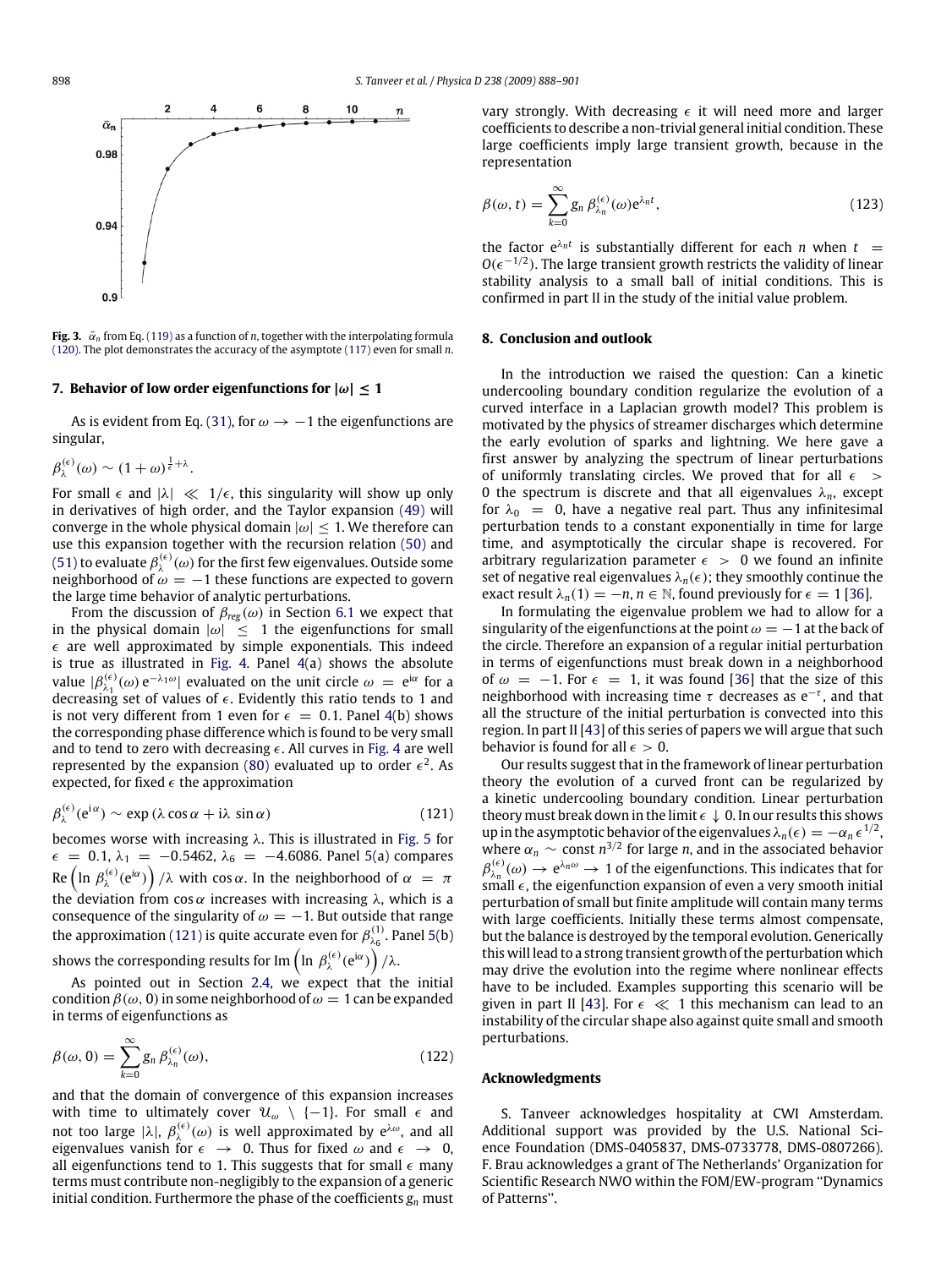**Fig. 4.** The ratio  $\mathcal{F} = \beta_{\lambda_1}^{(\epsilon)}(\omega) / e^{\lambda_1 \omega}$  evaluated on the unit circle  $\omega = e^{i\alpha}$  for  $\epsilon = 0.1$ , 0.05, 0.025 as indicated. (a) Absolute value  $|\mathcal{F}|$  and (b) argument Arg $(\mathcal{F})/\pi$  as a function of  $\alpha/\pi$ .

**Fig. 5.** Real part (a) and imaginary part (b) of the function  $\oint_{\lambda} = \ln \left[ \beta_{\lambda}^{(\epsilon)}(\mathrm{e}^{\mathrm{i}\alpha}) \right] / \lambda$  for  $\epsilon = 0.1$  for  $\lambda_1$  (black solid line) and  $\lambda_6$  (blue or gray solid line) as a function of  $\alpha/\pi$ . The dashed lines show  $\cos \alpha$  in (a) or  $\sin \alpha$  in (b) for comparison.

# **Appendix. Asymptotics of Taylor series coefficients and relation to the singularity at**  $\omega = \omega_s$

Here we prove the following standard results for the sake of completeness.

**Theorem.** *Assume*  $f(\omega)$  *is analytic in*  $|\omega| < R$ , *except for a singularity*  $at \omega = \omega_{\rm s} \neq 0$  (with  $|\omega_{\rm s}| < R$ ), where

$$
f(\omega) = f_s(\omega) (\omega - \omega_s)^{\alpha} + f_a(\omega)
$$
 as  $\omega \to \omega_s$ .

*Here* α *is not a positive integer, and f<sup>s</sup> and f<sup>a</sup> are locally analytic at*  $\omega = \omega_s$  with  $f_s(\omega_s) \equiv C \neq 0$ . Then the Taylor series coefficient  $b_k$  in *the representation*

$$
f(\omega) = \sum_{k=0}^{\infty} b_k \omega^k
$$

*has the leading order asymptotic behavior*

$$
b_k \sim -\frac{Ce^{i\pi\alpha}}{\pi} \sin(\pi\alpha)\omega_s^{-k+\alpha}\frac{\Gamma(\alpha+1)}{k^{\alpha+1}}.
$$

**Proof.** We will first assume  $\alpha$  > -1. We recall the contour integral representation of *b<sup>k</sup>*

where  $\delta$  is chosen sufficiently small so that  $|\omega| = \delta$  contains no singularity of  $f(\omega)$  and  $|\omega_s| + \delta < R$ . We deform the contour into  $\int_{C_0} + \int_{L_1} + \int_{L_2}$  as shown in Fig. 6. The contribution from  $\int_{C_0}$  is easily bounded by  $M[|\omega_s| + \delta]^{-k}$ , where  $M = \sup_{|\omega| = |\omega_s| + \delta} |f(\omega)|$ . Now consider the contribution from  $\int_{L_1} + \int_{L_2}$ . It is convenient to introduce a change of variable

$$
\zeta = \log \frac{\omega}{\omega_s}.
$$

Then it is readily checked that we have

$$
\int_{L_1} + \int_{L_2} = \frac{\omega_s^{-k}}{2\pi i} \left\{ \int_0^{\delta_1} - \int_{0e^{2i\pi}}^{\delta_1 e^{2i\pi}} \right\} f(\omega(\zeta)) e^{-k\zeta} d\zeta, \tag{124}
$$

where  $\delta_1 = \log \left[1 + \frac{\delta}{|\omega_s|}\right]$ . Noting that the contribution from  $f_a$ cancels out between  $L_1$  and  $L_2$ , we obtain

$$
\int_{L_1} + \int_{L_2} = \frac{\omega_s^{-k+\alpha}}{2\pi i} \left[1 - e^{2i\pi\alpha}\right] \int_0^{\delta_1} \left[e^{\zeta} - 1\right]^\alpha f_s(\omega(\zeta)) e^{-k\zeta} d\zeta.
$$

We note that in the neighborhood of  $\zeta = 0$ ,

$$
\left[e^{\zeta}-1\right]^{\alpha}f_{s}(\omega(\zeta))\sim C\zeta^{\alpha}.
$$

 $b_k = \frac{1}{2}$  $2\pi$ i I  $|\omega| = \delta$ *f*(ω)  $\frac{\partial}{\partial x^{k+1}} d\omega$ ,